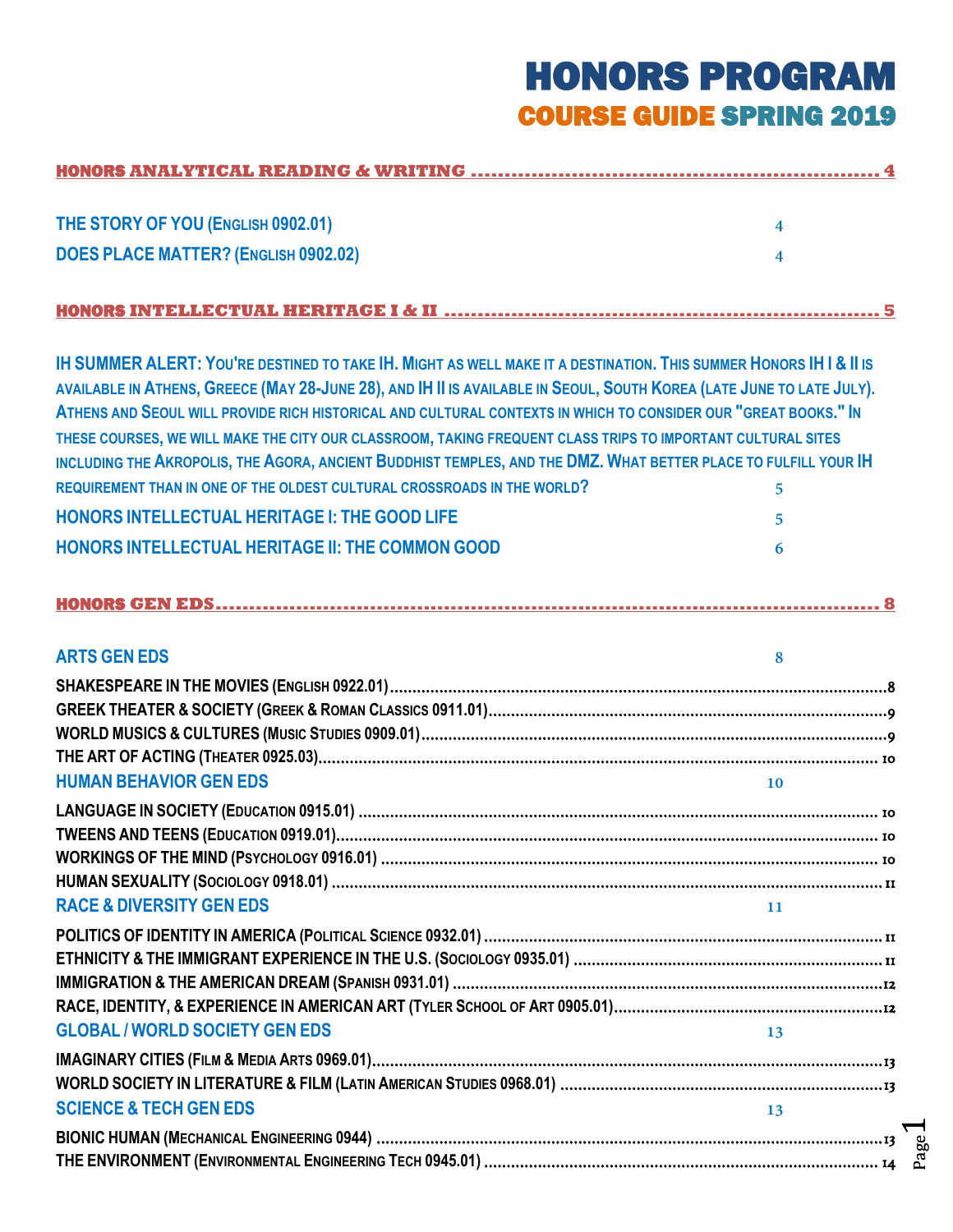| <b>U.S. SOCIETY GEN EDS</b>                                                                           | 14 |  |
|-------------------------------------------------------------------------------------------------------|----|--|
|                                                                                                       |    |  |
| <b>ARTS &amp; MEDIA</b>                                                                               | 14 |  |
|                                                                                                       |    |  |
| <b>LANGUAGE STUDIES</b>                                                                               | 14 |  |
|                                                                                                       |    |  |
| <b>SOCIAL SCIENCES</b>                                                                                | 15 |  |
|                                                                                                       |    |  |
|                                                                                                       |    |  |
|                                                                                                       |    |  |
|                                                                                                       |    |  |
|                                                                                                       |    |  |
|                                                                                                       |    |  |
|                                                                                                       |    |  |
|                                                                                                       |    |  |
| <b>STEM</b>                                                                                           | 17 |  |
|                                                                                                       |    |  |
|                                                                                                       |    |  |
|                                                                                                       |    |  |
|                                                                                                       |    |  |
|                                                                                                       |    |  |
|                                                                                                       |    |  |
|                                                                                                       |    |  |
|                                                                                                       |    |  |
| <b>ARTS &amp; MEDIA</b>                                                                               | 20 |  |
|                                                                                                       |    |  |
|                                                                                                       |    |  |
|                                                                                                       |    |  |
|                                                                                                       |    |  |
| POLITICAL SATIRE & DEMOCRACY: SILLY CITIZENSHIP ON TV & ONLINE (MEDIA STUDIES & PRODUCTION 2900.01)21 |    |  |
|                                                                                                       |    |  |
|                                                                                                       |    |  |
| <b>BUSINESS</b>                                                                                       | 23 |  |
|                                                                                                       |    |  |
|                                                                                                       |    |  |
| <b>HUMANITIES &amp; SOCIAL SCIENCES</b>                                                               | 23 |  |
|                                                                                                       |    |  |
|                                                                                                       |    |  |
|                                                                                                       |    |  |

Page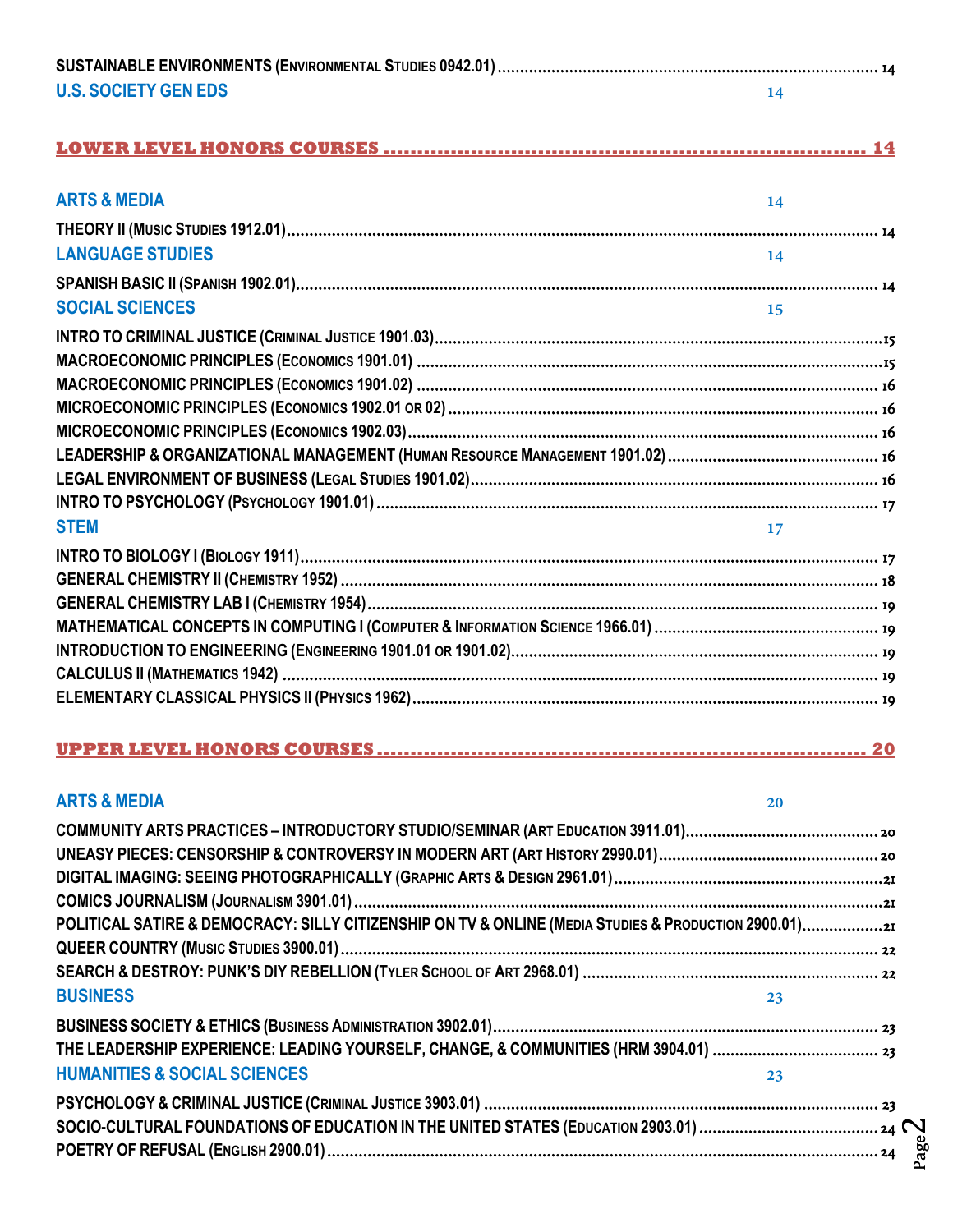| HARD CONVERSATIONS: EXPLORING CROSS-IDENTITIES THROUGH DIALOGUE (SOCIOLOGY 3930.01) |    |
|-------------------------------------------------------------------------------------|----|
| <b>LANGUAGE STUDIES</b>                                                             | 31 |
|                                                                                     |    |
|                                                                                     |    |
|                                                                                     |    |
|                                                                                     |    |
| <b>STEM</b>                                                                         | 31 |
|                                                                                     |    |
|                                                                                     |    |
|                                                                                     |    |
|                                                                                     |    |
|                                                                                     |    |
|                                                                                     |    |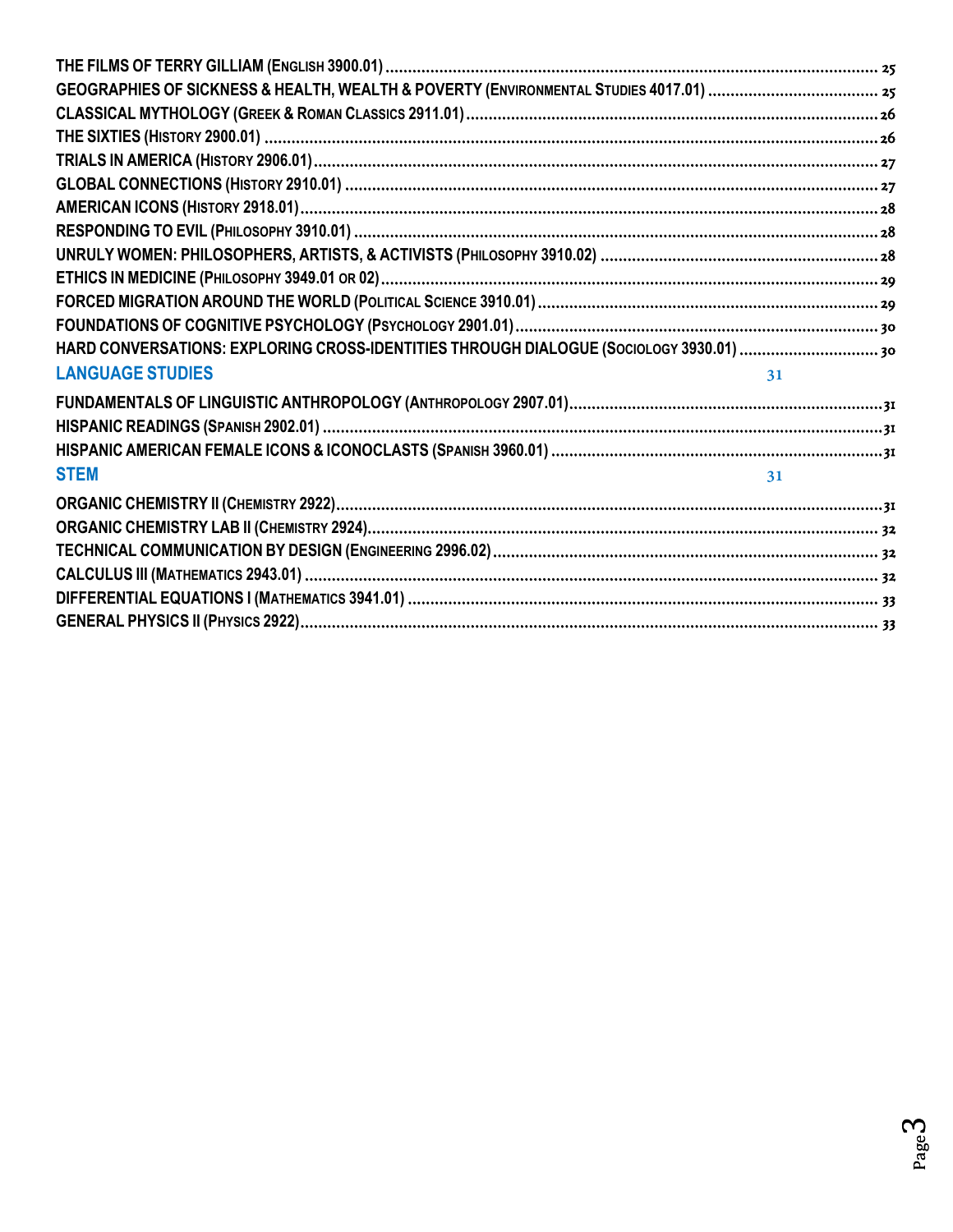# <span id="page-3-0"></span>HONORS **ANALYTICAL READING & WRITING**

<span id="page-3-1"></span>**THE STORY OF YOU** (English 0902.01) **Days/Times:** Monday, Wednesday, & Friday, 1:20pm to 2:30pm **Professor:** Catherine Wiley

## **CRN:** *23956*

**About:** How can our understanding of our individual identities be represented in words? How might our knowledge of ourselves and our place in society be linked to our history of reading? How much does storytelling (both the stories we read and hear, and the stories we tell ourselves about who we are) inform and/or limit what we remember ourselves to be? Many writers have been interested in the complex interplay of reality, perception, mythology, and storytelling involved in the making of individual identity in a complex social context. In representing the project of identity-formation (or, as Virginia Woolf calls it, "the complex weaving and unweaving of ourselves"), they have experimented with form, genre, narrative, and time, producing writing which may seem irrational, fragmented, or ambiguous.

In reading such texts for this course, we will explore such questions as, how does ambiguous or irrational writing represent the process of making identity? Does this making of identity -- at least as it is represented in literature -- ever end? That is, is the self, once made, static or mutable? How much does desire figure into the process? Do we have any say over the question of who we are, who we will become?

Texts will include novels, poetry, and essays, probably including Paul Harding, Jean Rhys, John Ashbery, Michel de Montaigne, Virginia Woolf, Julio Cortazar, Audre Lorde, and others.

**About the Professor:** Catherine Wiley received her doctorate from Temple University and has been teaching literature and writing courses in the English department full-time since 2002. She has written on late-Victorian representations of aesthetics and sexuality, enjoys taking photographs of mushrooms and water, and lives with her husband and two sons outside of Philadelphia in a near-constant state of hilarity and surprise.

#### <span id="page-3-2"></span>**DOES PLACE MATTER?** (English 0902.02)

**Days/Times:** Tuesday & Thursday, 1:30pm to 3:10pm **Professor:** Kevin J. Varrone **CRN:** *18924*

**About:** We're all from somewhere, and where we're from exerts a strong influence on us, helping construct and complicate our identities and locate us in the world. In this course we'll begin by asking, "Does place matter?" and we'll read texts in multiple genres (essay, poems, short fiction, and novels) that address this question in a variety of ways. The places will vary widely––from cities to suburbs to rural areas, from cold weather zones to tropical paradises––but the common thread will be how places––for better or for worse––work on people and in literature.

We'll read a wide array of authors, including but not limited to: Agha Shahid Ali, Hala Alyan, James Baldwin, Octavia Butler, Raymond Carver, Rita Dove, Isabelle Eberhardt, Carolyn Forche, Tanya Foster, Max Frai, Ian Frazier, Ross Gay, Jhumpa Lahiri, Wilfred McClay, Charlotte Perkins Gilman, Ernest Hemingway, Jamaica Kincaid, Otessa Moshfegh, Juliana Spahr, Derek Walcott, and Yolanda Wisher

**About the Professor:** I live in an old house in the suburbs outside Philadelphia. When not chasing three young children around or fixing the house, I write poems, often about place. Most recently, I wrote a book-length poem about baseball and Philadelphia, parenthood and inheritance.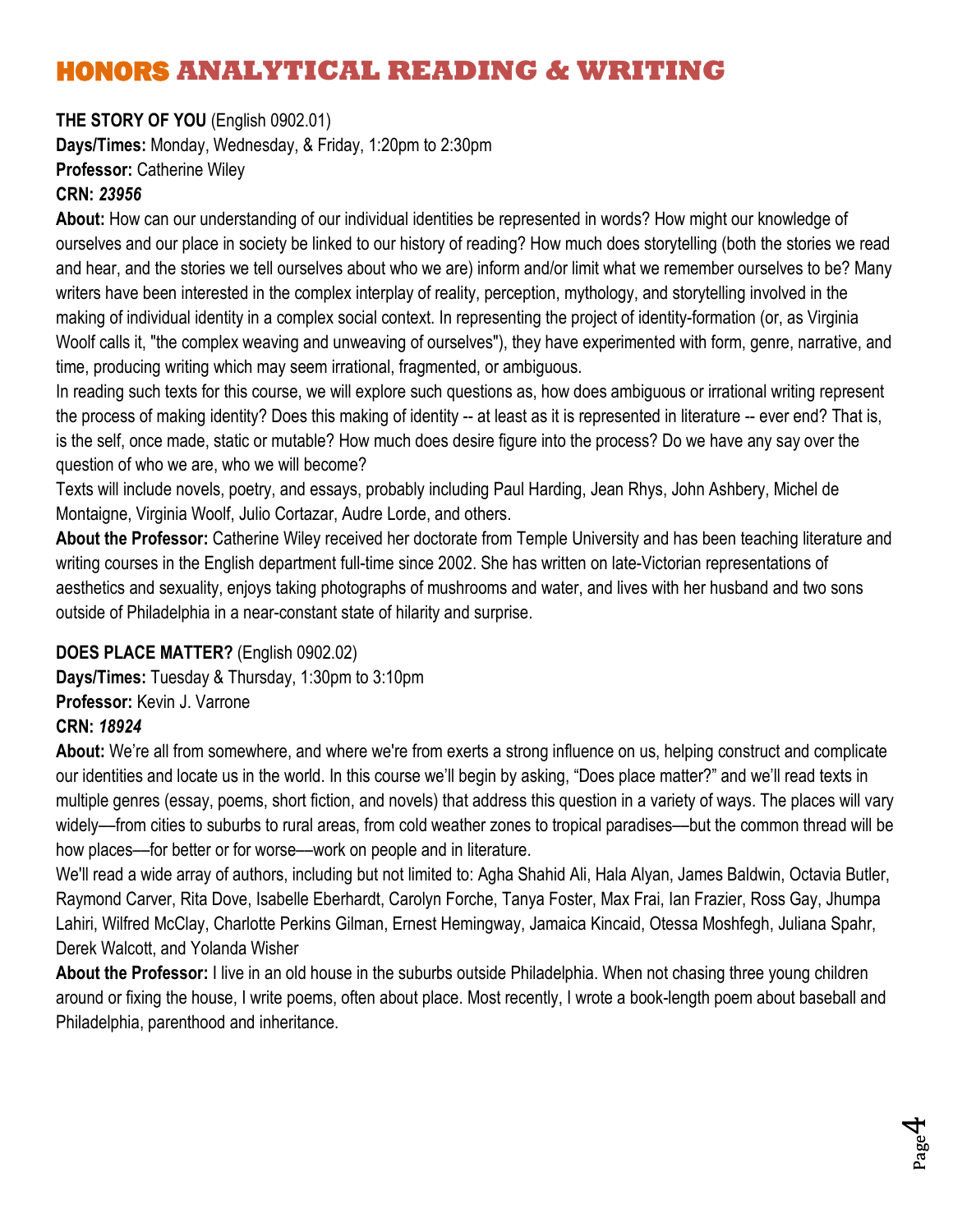# <span id="page-4-0"></span>HONORS **INTELLECTUAL HERITAGE I & II**

<span id="page-4-1"></span>**IH SUMMER ALERT: You're destined to take IH. Might as well make it a destination. This summer Honors IH I & II is available in Athens, Greece (May 28-June 28), and IH II is available in Seoul, South Korea (late June to late July). Athens and Seoul will provide rich historical and cultural contexts in which to consider our "great books." In these courses, we will make the city our classroom, taking frequent class trips to important cultural sites including the Akropolis, the Agora, ancient Buddhist temples, and the DMZ. What better place to fulfill your IH requirement than in one of the oldest cultural crossroads in the world?**

-Courses fulfill one of two GenEd Intellectual Heritage Mosaic requirements

-Course load: 1 course, for a total of three credits

-Temple students who successfully complete the course (with a C- or better) will also satisfy the World Society (GG) requirement.

## <span id="page-4-2"></span>**HONORS INTELLECTUAL HERITAGE I: THE GOOD LIFE**

**HONORS INTELLECTUAL HERITAGE I** (Intellectual Heritage 0951.01) **Days/Times:** Monday, Wednesday, & Friday, 9am to 9:50am **Professor:** Jordan Shapiro **CRN:** *2506*

**HONORS INTELLECTUAL HERITAGE I** (Intellectual Heritage 0951.02) **Days/Times:** Monday, Wednesday, & Friday, 10am to 10:50am **Professor:** Matthew Smetona **CRN:** *2508*

**HONORS INTELLECTUAL HERITAGE I** (Intellectual Heritage 0951.04) **Days/Times:** Monday, Wednesday, & Friday, 11am to 11:50am **Professor:** Jordan Shapiro **CRN:** *2511*

**HONORS INTELLECTUAL HERITAGE I** (Intellectual Heritage 0951.05) **Days/Times:** Monday, Wednesday, & Friday, 1pm to 1:50pm **Professor:** Doug Greenfield **CRN:** *2512*

**HONORS INTELLECTUAL HERITAGE I** (Intellectual Heritage 0951.07) **Days/Times:** Tuesday & Thursday, 8am to 9:20am **Professor:** Michelle Pinto **CRN:** *2513*

**HONORS INTELLECTUAL HERITAGE I** (Intellectual Heritage 0951.08) **Days/Times:** Tuesday & Thursday, 9:30am to 10:50am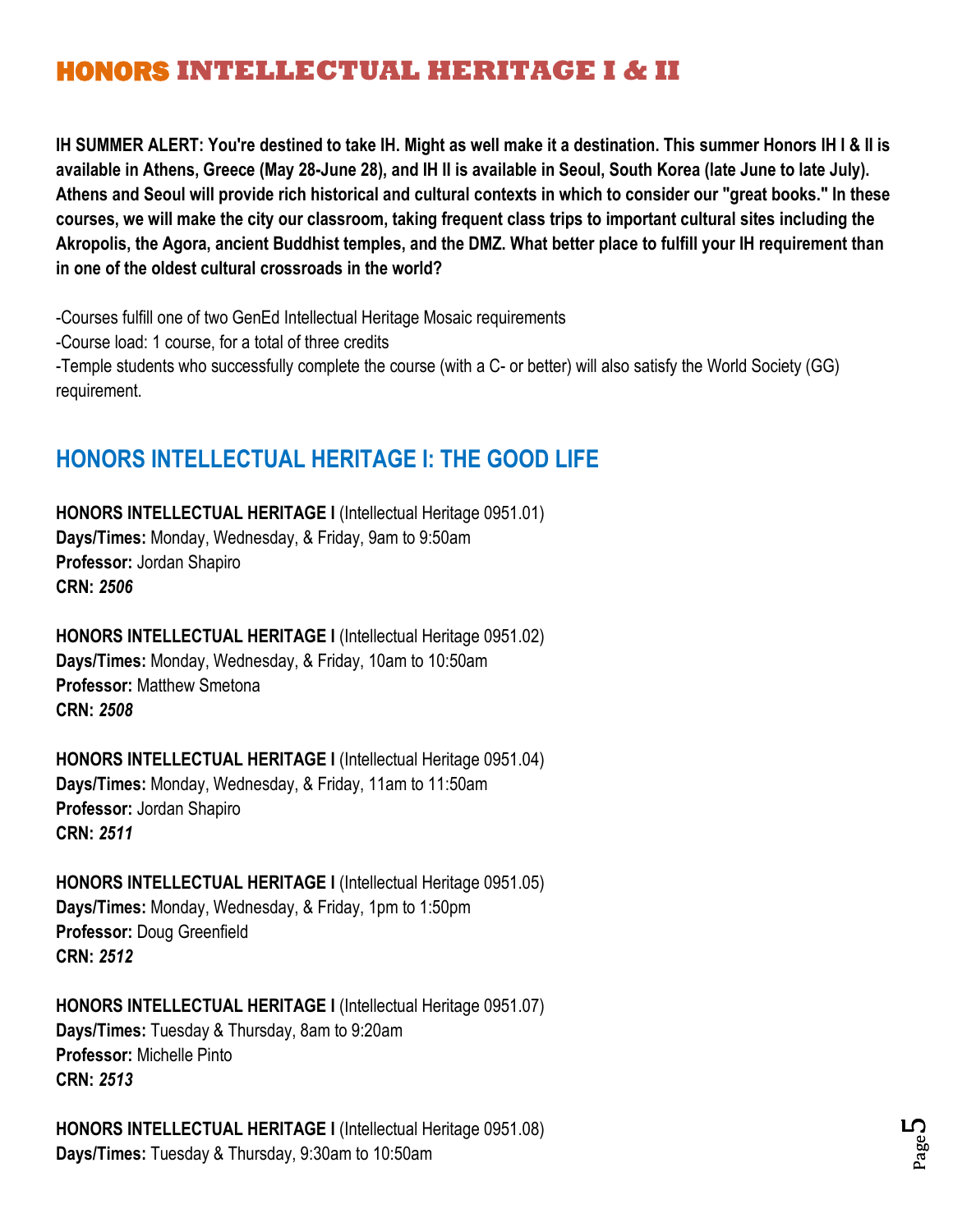**Professor:** Anna Peak **CRN:** *2514*

**HONORS INTELLECTUAL HERITAGE I** (Intellectual Heritage 0951.09) **Days/Times:** Tuesday & Thursday, 12:30pm to 1:50pm **Professor:** Robert Rabiee **CRN:** *2515*

**HONORS INTELLECTUAL HERITAGE I** (Intellectual Heritage 0951.11) **Days/Times:** Tuesday & Thursday, 3:30pm to 4:50pm **Professor:** Marcia Bailey **CRN:** *5635*

**HONORS INTELLECTUAL HERITAGE I** (Intellectual Heritage 0951.12) **Days/Times:** Monday, Wednesday, & Friday, 12pm to 12:50pm **Professor:** Randall Pabich **CRN:** *3034*

**HONORS INTELLECTUAL HERITAGE I** (Intellectual Heritage 0951.13) **Days/Times:** Tuesday & Thursday, 11am to 12:20pm **Professor:** Naomi Taback **CRN:** *3035*

## <span id="page-5-0"></span>**HONORS INTELLECTUAL HERITAGE II: THE COMMON GOOD**

**HONORS INTELLECTUAL HERITAGE II** (Intellectual Heritage 0952.01) **Days/Times:** Monday, Wednesday, & Friday, 1pm to 1:50pm **Professor:** John Dern **CRN:** *22580*

**HONORS INTELLECTUAL HERITAGE II** (Intellectual Heritage 0952.02) **Days/Times:** Monday, Wednesday, & Friday, 9am to 9:50am **Professor:** Rebekah Zhuraw **CRN:** *2518*

**HONORS INTELLECTUAL HERITAGE II** (Intellectual Heritage 0952.03) **Days/Times:** Monday, Wednesday, & Friday, 10am to 10:50am **Professor:** Ariane Fischer **CRN:** *2519*

**HONORS INTELLECTUAL HERITAGE II** (Intellectual Heritage 0952.04) **Days/Times:** Monday, Wednesday, & Friday, 11am to 11:50am **Professor:** Mike Neff **CRN:** *2520*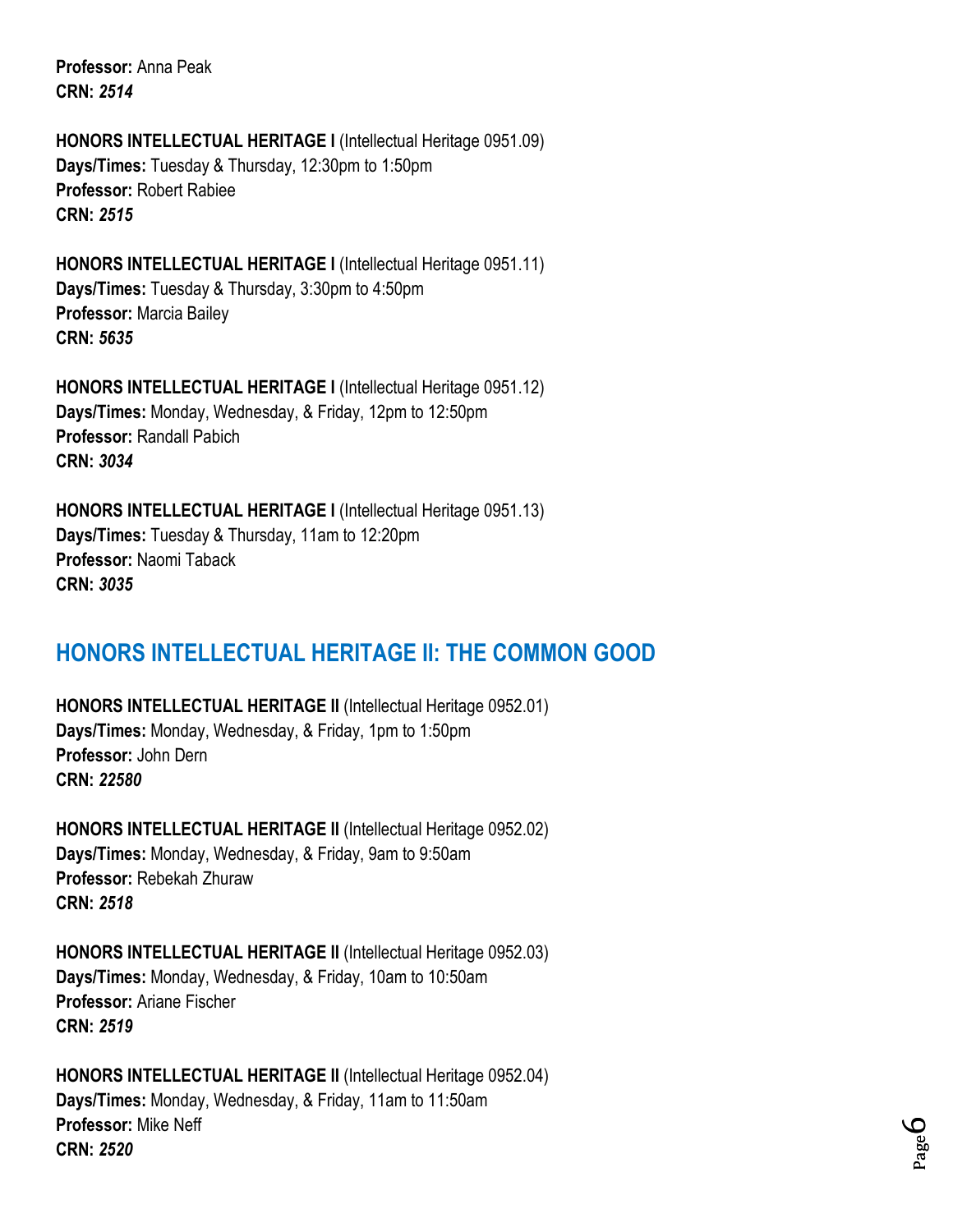**HONORS INTELLECTUAL HERITAGE II** (Intellectual Heritage 0952.05) **Days/Times:** Tuesday & Thursday, 12:30pm to 1:50pm **Professor:** Sheryl Sawin **CRN:** *2521*

**HONORS INTELLECTUAL HERITAGE II** (Intellectual Heritage 0952.06) **Days/Times:** Tuesday & Thursday, 3:30pm to 4:50pm **Professor:** Genevieve Amaral **CRN:** *2522*

**HONORS INTELLECTUAL HERITAGE II** (Intellectual Heritage 0952.07) **Days/Times:** Tuesday & Thursday, 8am to 9:20am **Professor:** Rob Rabiee **CRN:** *3036*

**HONORS INTELLECTUAL HERITAGE II** (Intellectual Heritage 0952.08) **Days/Times:** Tuesday & Thursday, 9:30am to 10:50am **Professor:** Elizabeth Pearson **CRN:** *22581*

**HONORS INTELLECTUAL HERITAGE II** (Intellectual Heritage 0952.09) **Days/Times:** Tuesday & Thursday, 9:30am to 10:50am **Professor:** Jessie Iwata **CRN:** *7463*

**HONORS INTELLECTUAL HERITAGE II** (Intellectual Heritage 0952.10) **Days/Times:** Monday, Wednesday, & Friday, 2pm to 2:50pm **Professor:** Daniel Leonard **CRN:** *21678*

**HONORS INTELLECTUAL HERITAGE II** (Intellectual Heritage 0952.11) **Days/Times:** Tuesday & Thursday, 12:30pm to 1:50pm **Professor:** Natasha Rossi **CRN:** *39233*

**HONORS INTELLECTUAL HERITAGE II** (Intellectual Heritage 0952.12) **Days/Times:** Monday, Wednesday, & Friday, 9am to 9:50am **Professor:** Justin Fugo **CRN:** *25103*

**HONORS INTELLECTUAL HERITAGE II** (Intellectual Heritage 0952.13) **Days/Times:** Monday, Wednesday, & Friday, 11am to 11:50am **Professor:** Elizabeth Alvarez **CRN:** *25104*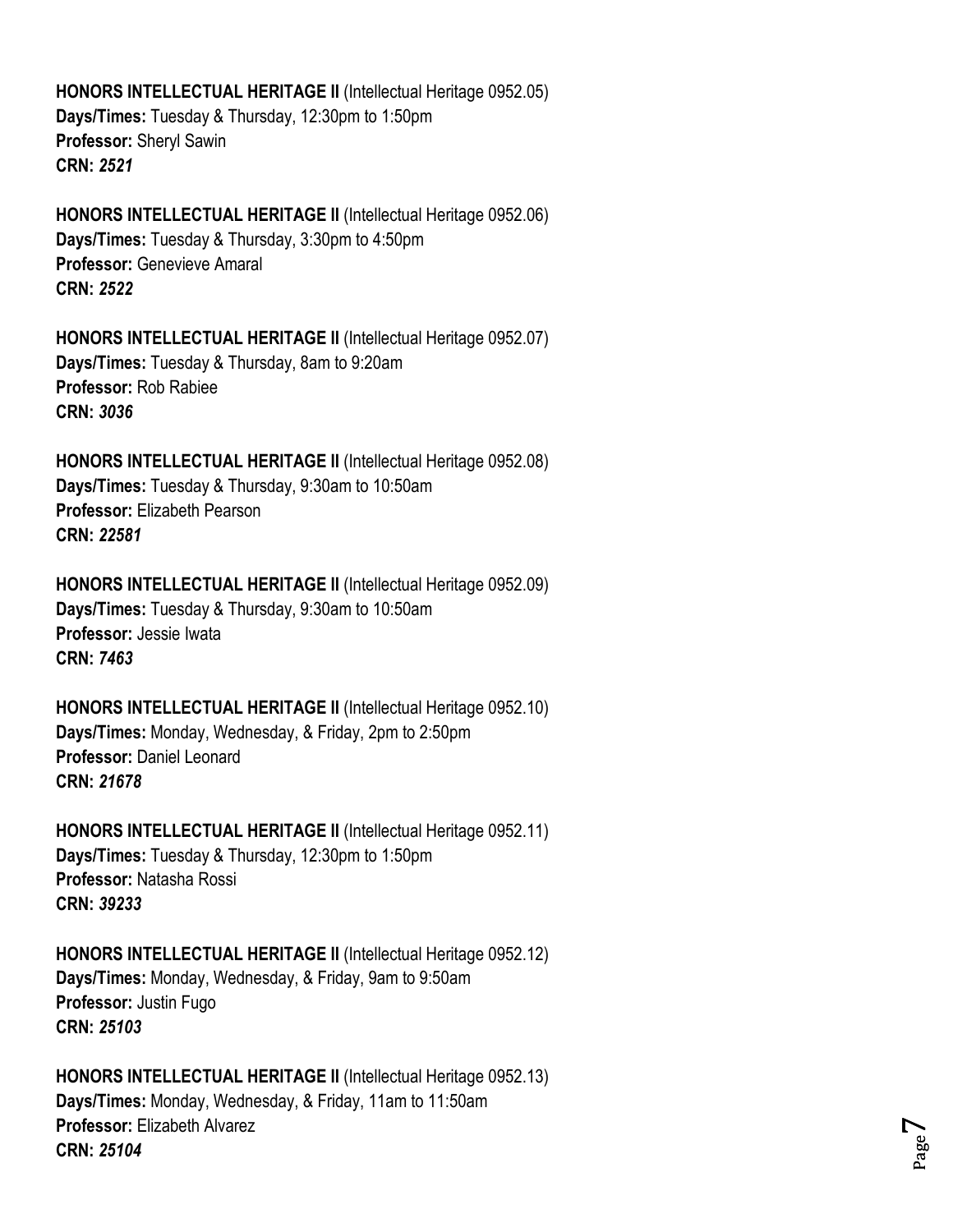**HONORS INTELLECTUAL HERITAGE II** (Intellectual Heritage 0952.14) **Days/Times:** Monday, Wednesday, & Friday, 10am to 10:50am **Professor:** Stephen Jankiewicz **CRN:** *25984*

**HONORS INTELLECTUAL HERITAGE II** (Intellectual Heritage 0952.15) **Days/Times:** Tuesday & Thursday, 9:30am to 10:50am **Professor:** David Mislin **CRN:** *36112*

**HONORS INTELLECTUAL HERITAGE II** (Intellectual Heritage 0952.16) **Days/Times:** Tuesday & Thursday, 3:30 to 4:50 PM **Professor:** David Mislin **CRN:** *39234*

**HONORS INTELLECTUAL HERITAGE II** (Intellectual Heritage 0952.17) **Days/Times:** Monday, Wednesday, & Friday, 9am to 9:50am **Professor:** Mike Neff **CRN:** *36114*

**HONORS INTELLECTUAL HERITAGE II** (Intellectual Heritage 0952.18) **Days/Times:** Monday, Wednesday, & Friday, 12pm to 12:50pm **Professor:** Jim DeLise **CRN:** *36115*

**HONORS INTELLECTUAL HERITAGE II** (Intellectual Heritage 0952.19) **Days/Times:** Tuesday & Thursday, 2pm to 3:20pm **Professor:** Natasha Rossi **CRN:** *39262*

## <span id="page-7-0"></span>HONORS **GEN EDS**

## <span id="page-7-1"></span>**ARTS GEN EDS**

<span id="page-7-2"></span>**SHAKESPEARE IN THE MOVIES** (English 0922.01)

**Days/Times:** Tuesday & Thursday, 11am to 12:20pm **Professor:** Talissa Ford **CRN:** *21530*

**About:** What would happen if Romeo and Juliet took place in an all-male military high school? Or if Macbeth were about a 1970s fast-food restaurant in small town Pennsylvania? Or if the events of The Tempest played out on Altair IV in the 23rd century? Over the course of the semester, we will find out the answers to these questions, but the answers will just raise more questions, not only about how plays are adapted to the screen, but also about how both literature and film are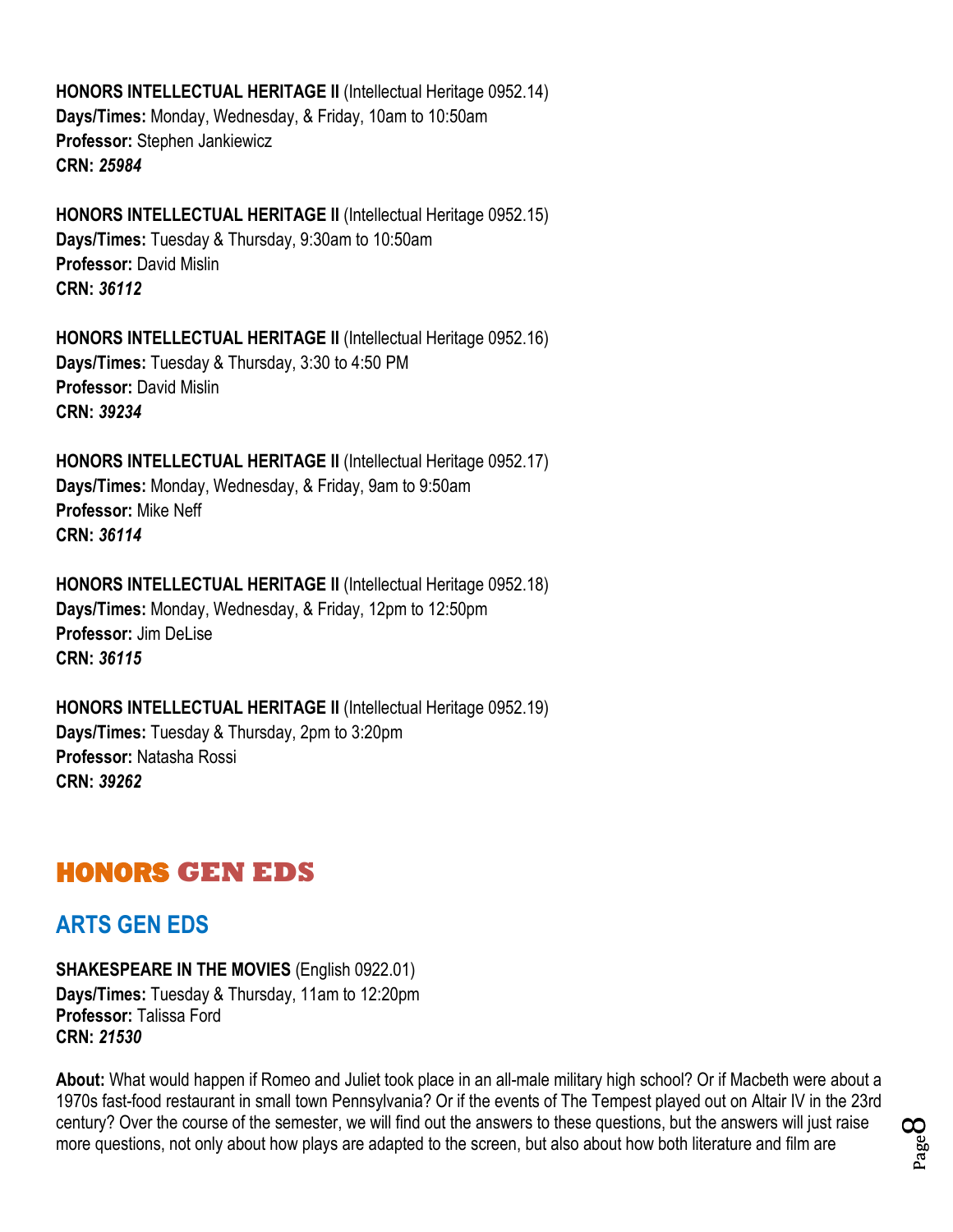inscribed in history, culture, and society. Perhaps Altair IV has something to teach us about how race works in the Tempest; perhaps a military high school is just the frame of reference we need to talk about gender in Romeo and Juliet. We will therefore read Shakespeare's plays as we watch scenes from both traditional film adaptations (Olivier, Welles, Zeffirelli) and looser adaptations, focusing on how these adaptations illuminate literary and cultural elements of the original plays.

**About the Professor:** Talissa Ford is an Associate Professor in the English Department. She completed her undergraduate degree at Penn State University and her PhD in English Literature at the University of California, Berkeley. Dr. Ford likes pirates and dinosaurs, in that order, and has written about both.

<span id="page-8-0"></span>**GREEK THEATER & SOCIETY** (Greek & Roman Classics 0911.01) **Days/Times:** Monday & Wednesday, & Friday, 1pm to 1:50pm **Professor:** Eleanor Mulhern **CRN:** *34966*

**About:** This course aims to introduce students to the nature of ancient Greek drama, both as a living art form and as a product of a specific historical society. It aims to address fundamental questions about the nature and purpose of theater in the ancient world: is this art just entertainment or does it engage with and comment on the problems of Athens? How and why did this society invent theater in the Western world? What about the relationship of Greek drama to the modern world: why do new versions of plays about Oedipus, Antigone and Dionysus keep popping up in places as diverse as New York, Utah, South Africa and China? How can ancient drama be staged now in a way that is both responsible to the surviving texts and stimulating to contemporary audiences? This course aims to introduce students to ancient Greek theater through close readings of the surviving texts, through viewings of modern productions of ancient theatrical works, and through students' own recreations of Greek performative media. Please note: Greek comedy featured substantial amounts of obscenity. If you find this offensive, please do not take this course.

**About the Professor:** In addition to teaching a wide range of Greek and Latin language and literature, Dr. Mulhern enjoys cooking and baking--sometimes for her students! She also advises the Latin Club and honors society, which runs events like a classical film series, semester parties, and Latin reading and speaking clubs.

<span id="page-8-1"></span>**WORLD MUSICS & CULTURES** (Music Studies 0909.01) **Days/Times:** Monday, Wednesday, & Friday, 12pm to 12:50pm **Professor:** Lindsay Weightman **CRN:** *2097*

**About:** Nobody can doubt the value of the sciences in the world. They make life easier, safer, healthier and more efficient. But art addresses the reason for living. It is at the root of understanding ourselves and our feelings. It is the expression of human experience and leads to a more profound appreciation of life. Studying music of other cultures expands the scope of this experience. Each civilization expresses itself differently through art depending on which values are held most dearly in that culture. Attempting to understand the divergent methods of a Japanese flute player and an American rapper in expressing themselves through their art works is a mental exercise in flexibility and open-mindedness. You will be more open to the unusual, less dismissive or critical of the new and different. The class covers the music of Africa, India, the Middle East, China, Japan and Indonesia, addressing the folk, popular and classical traditions from historical, analytical and ethnomusicological perspectives.

**About the Professor:** Trained as a classical pianist in my native England. Lived and taught in Egypt before coming to the US to teach and perform. I travel often to many parts of the world, always fascinated how the comparison of my own way of life with the sights, sounds and customs of other cultures leads to a greater understanding of my place in the world.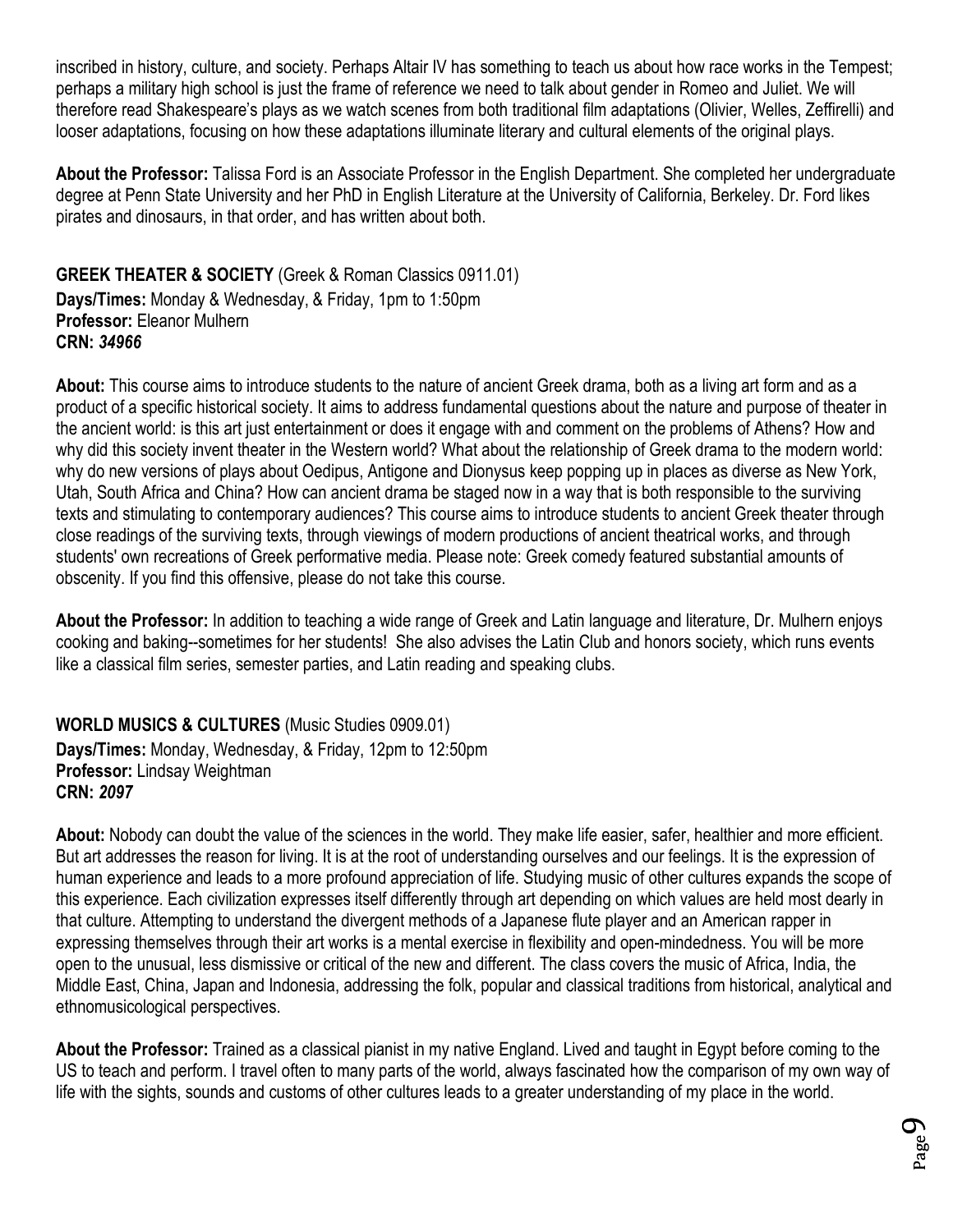<span id="page-9-0"></span>**THE ART OF ACTING** (Theater 0925.03) **Days/Times:** Tuesday & Thursday, 9:30am to 10:50am **Professor:** tba **CRN:** *19874*

## <span id="page-9-1"></span>**HUMAN BEHAVIOR GEN EDS**

<span id="page-9-2"></span>**LANGUAGE IN SOCIETY** (Education 0915.01) **Days/Times:** Tuesday & Thursday, 11am to 12:20pm **Professor:** Kenneth Schaefer **CRN:** *22929*

**About:** How did language come about? How many languages are there in the world? How do people co-exist in countries where there are two or more languages? How do babies develop language? Should all immigrants take a language test when applying for citizenship? Should English become an official language of the United States? In this course we will address these and many other questions, taking linguistic facts as a point of departure and considering their implications for our society. Through discussions and hands-on projects, students will learn how to collect, analyze, and interpret language data and how to make informed decisions about language and education policies as voters and community members.

**About the Professor:** Prof. Schaefer has been teaching at Temple for 48 years.

<span id="page-9-3"></span>**TWEENS AND TEENS** (Education 0919.01) **Days/Times:** Monday, 5:30pm to 8pm **Professor:** Seth Finck **CRN:** *30786*

**About:** Exuberance, risk-taking, experimentation. Peer pressure, parental pressure, sex, drugs and alcohol. This Honors class on human development takes a close look at one of the most confusing, exciting, and critical phases of development, the pre-teen and teen years. Students will learn theoretical frameworks for interpreting their own experience and that of their peers. They will view media representations of adolescence and draw conclusions about how the media influence adolescents. Students will conduct original research on a teen issue and draw their own conclusions about whether identity is innate or a product of our environments.

**About the Professor:** Seth is just a cool guy that likes to have fun.

<span id="page-9-4"></span>**WORKINGS OF THE MIND** (Psychology 0916.01) **Days/Times:** Tuesday & Thursday, 3:30pm to 4:50pm **Professor:** Kareem Johnson **CRN:** *7289*

**About:** Workings of the Mind is a combination of philosophy, psychology, and neuroscience. A major focus of the course is to explore historical and modern understandings of how our minds are created by physical brains. Topics include distinction between consciousness and unconsciousness, sleeping and dreaming, and how human behavior can be influenced by things that are not consciously aware of.

**About the Professor:** Kareem Johnson is an Associate Professor of Psychology at Temple University. His main interests are in Social, Cognitive, and Evolutionary Psychology. He is known for his energy and enthusiasm while teaching. Dr. Johnson was named Honors Professor of the Year in 2016.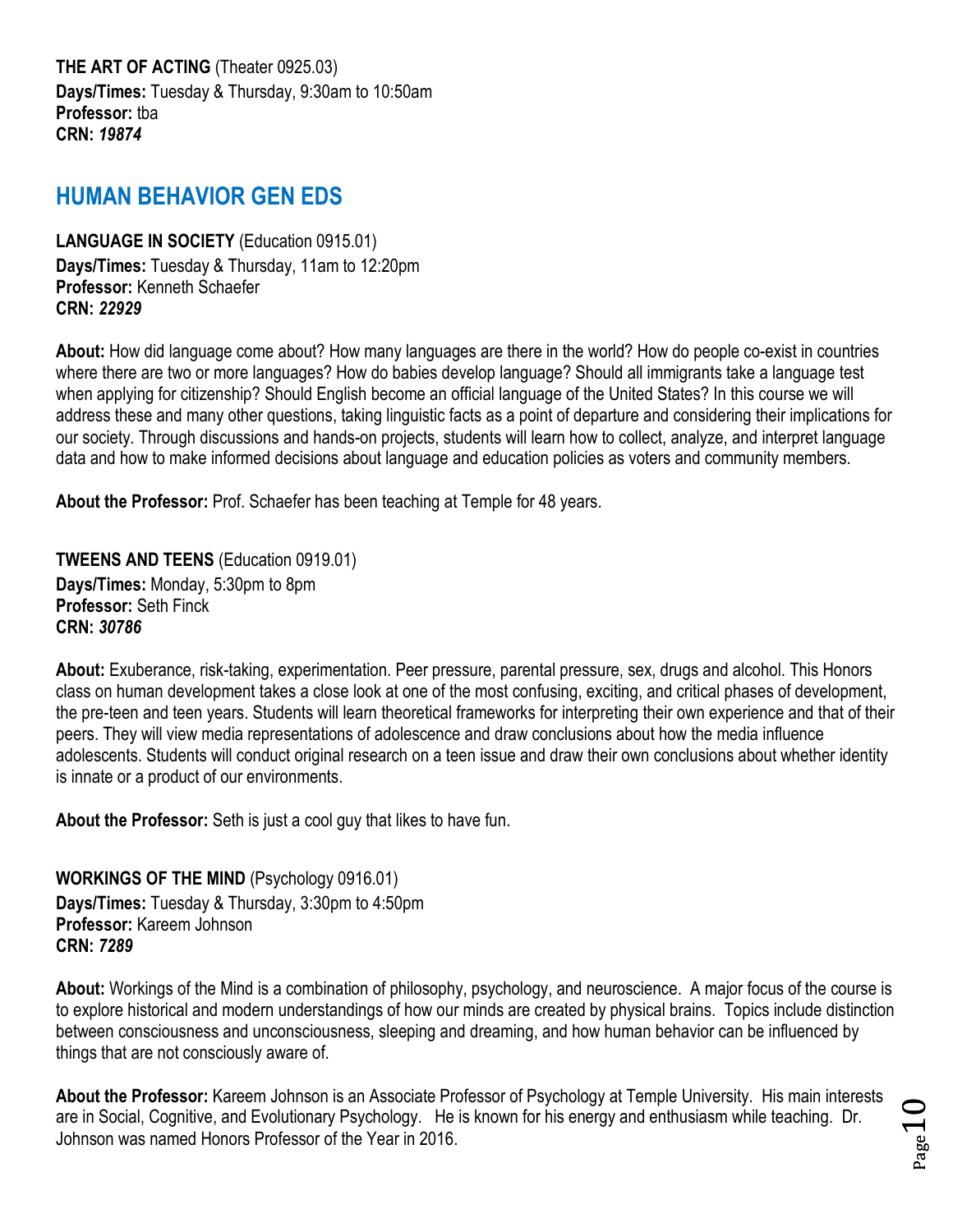#### <span id="page-10-0"></span>**HUMAN SEXUALITY** (Sociology 0918.01) **Days/Times:** Tuesday & Thursday, 2pm to 3:20pm **Professor:** Thomas Waidzunas **CRN:** *29455*

**About:** Sexuality is a complex domain of human life. On the one hand, it encapsulates some of our greatest pleasures and is part of good health. Simultaneously, sexuality can involve tremendous risk, personal tragedy, and loss, but also some of the most inspiring stories of triumph over adversity. First examining various theories of human sexuality and then taking a social constructionist perspective, this course will examine a range of topics and inequalities in this area. We will consider relationships between individuals and sexual communities, use sociological theories and methods to understand sociosexual phenomena, and examine the development and effects of beliefs, various behaviors, and attitudes about sexuality. Finally, we will explore the area of sexual rights and politics and consider public policy within the United States and around the globe.

**About the Professor:** Tom Waidzunas is an Assistant Professor in the Department of Sociology. In addition to a PhD in sociology, he also has a BS in electrical engineering, and he is currently working on research in the area of LGBT inclusion within STEM professions. He also has a strong interest in policy, and has administrative experience working in Texas state politics.

## <span id="page-10-1"></span>**RACE & DIVERSITY GEN EDS**

<span id="page-10-2"></span>**POLITICS OF IDENTITY IN AMERICA (Political Science 0932.01) Days/Times:** Monday & Wednesday, 3pm to 4:20pm **Professor:** Scott Ritner **CRN:** *39240*

**About:** Gay or straight. Black or white. Male or female. What do these different group identities mean to Americans? How do they influence our politics? Should we celebrate or downplay our diversity? This course explores how we think about others and ourselves as members of different groups and what consequences it has for how we treat one another. Our fundamental social identities can be a source of power or powerlessness, a justification for inequality or for bold social reform. Students learn about the importance of race, class, gender and sexual orientation across a variety of important contexts, such as the family, workplace, schools, and popular culture and the implications these identities have on our daily lives.

<span id="page-10-3"></span>**ETHNICITY & THE IMMIGRANT EXPERIENCE IN THE U.S.** (Sociology 0935.01)

**Days/Times:** Tuesday & Thursday, 12:30pm to 1:50pm **Professor:** Raymond Halnon **CRN:** *23790*

**About:** This course is a sociological examination of the historical development and contemporary significance of race and ethnicity in the United States. Through the study of race and ethnicity students learn to think critically about the nature of society and social institutions, and the relationships among individuals and groups. We will examine the social construction of race and ethnicity and the significance of race and ethnicity in structuring social inequality. Topics include the sociological study of minorities, culture and social structure, prejudice and discrimination, and dominant-minority relations. We will study the historical and contemporary circumstances of numerous ethnic groups in the United States.

In this course, students learn by reading and reflecting on the assigned texts, listening thoughtfully to the instructor's lectures, thoughtfully watching films shown in class, participating in class discussions and activities, asking questions, and writing.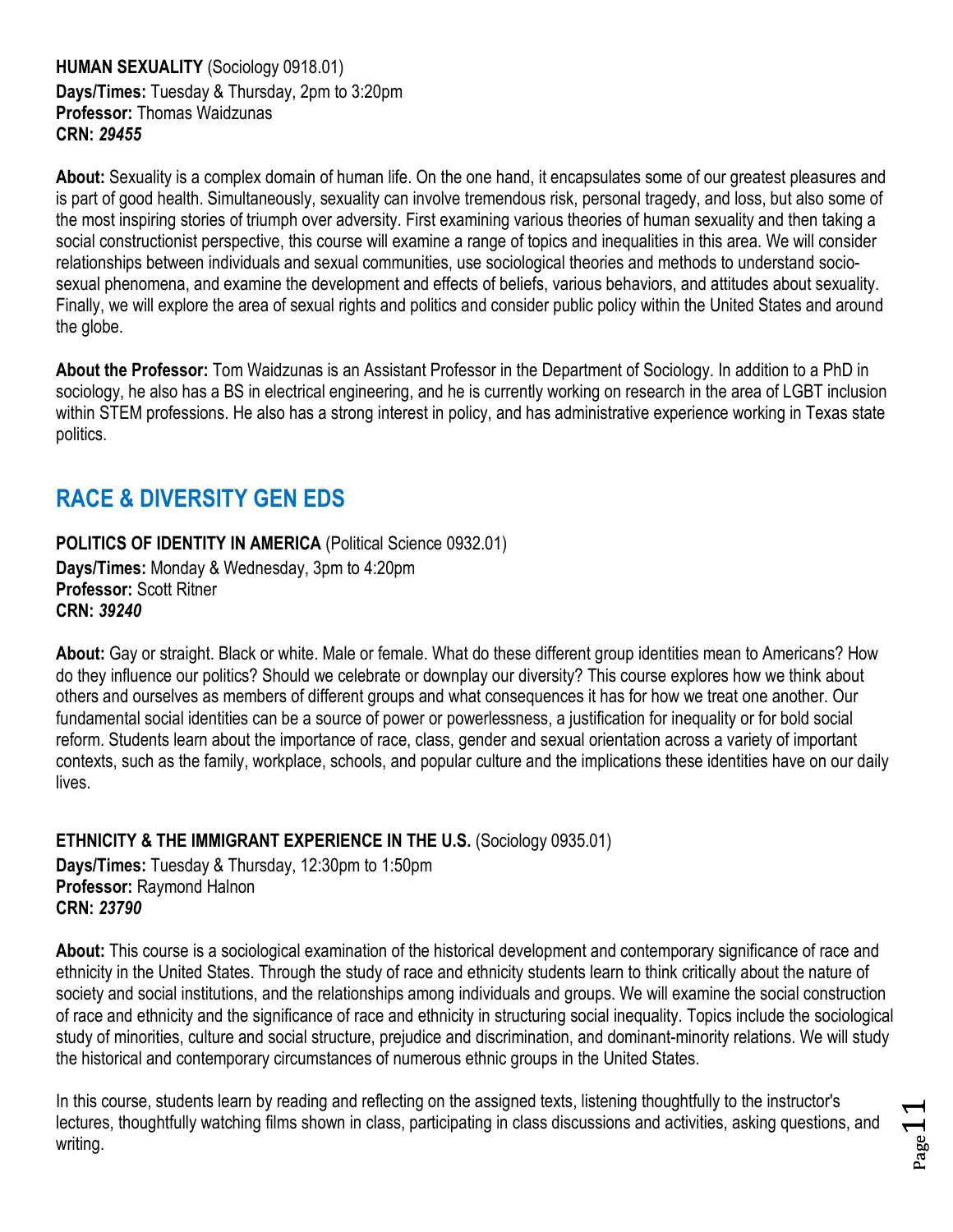Ethnicity and the Immigrant Experience in the United is a Race & Diversity Gen/Ed course and is designed to develop a sophisticated understanding of race and racism as dynamic concepts, pointing to the ways in which race intersects with other group identifications such as gender, class, ethnicity, religion, age, sexual orientation or disability. Race & Diversity courses are intended to teach students how to:

· Recognize the ways in which race intersects with other group identifications or ascriptions: gender, class, ethnicity, sexual orientation, religion, disability, age;

- · Understand the relationships among diversity, justice and power;
- · Explore what it means for individuals and institutions to exist in a multi-racial, multicultural world;
- · Investigate the various forms race and racism has taken in different places and times; and
- · Discuss race matters with diverse others in relation to personal experience.

#### <span id="page-11-0"></span>**IMMIGRATION & THE AMERICAN DREAM** (Spanish 0931.01) **Days/Times:** Tuesday & Thursday, 2pm to 3:20pm

**Professor:** tba **CRN:** *26381*

## <span id="page-11-1"></span>**RACE, IDENTITY, & EXPERIENCE IN AMERICAN ART** (Tyler School of Art 0905.01)

**Days/Times:** Tuesday & Thursday, 9:30am to 10:50am **Professor:** Adam Lovitz **CRN:** *20329*

**About:** Considering the diverse landscape of the American experience, this class asks specifically, how is identity defined and portrayed through art?

In the struggle to understand the relation between self and other, artists have critically engaged with the images that define our common sense of belonging – images that saturate the public sphere via mass media, advertising, textbooks, museums, and shopping malls. We will look at ways in which the artists' work is rooted in their unique personal narratives, cultural conditioning, and their relationship to the place and times in which they live.

This class will examine studio art-painting, sculpture, photography, installation art, and performance- made from the conceptions of Native American, Latino, and Asian identity, alongside ideas of Blackness and Whiteness. We will engage with historical and contemporary art movements that address social constructs of class, gender, and sexuality such as Afrofuturism, the Chicano mural movement, Queer art, Feminist art, and Street art.

Taking advantage of the Philadelphia art scene, field trips to local museums and cultural institutions will highlight readings and discussions held in class. Local artists will visit our class and share insight into their art practice.

This study will foster a deeper understanding of our own self-identities and the highly varied experiences and identities that form our local community and our nation.

**About the Professor:** Adam Lovitz paints with acrylics soaked in mucky water with paint scraps and minerals, layered and scraped towards an embodiment of terrestrial relic, licked with daily rumination.

His work has been exhibited at Fleisher/Ollman Gallery, Space 1026, Fjord Gallery, University of the Arts (all Philadelphia), Spring/Break Art Fair in NYC, Satellite Art Show in Miami, Delaware Center for Contemporary Art, and Auburn University in Alabama. Reviews of Lovitz's work have been featured in The Huffington Post, Two Coats of Paint, The Philadelphia Inquire, and Title Magazine. He is a member of the artist collective Tiger Strikes Asteroid - Philadelphia.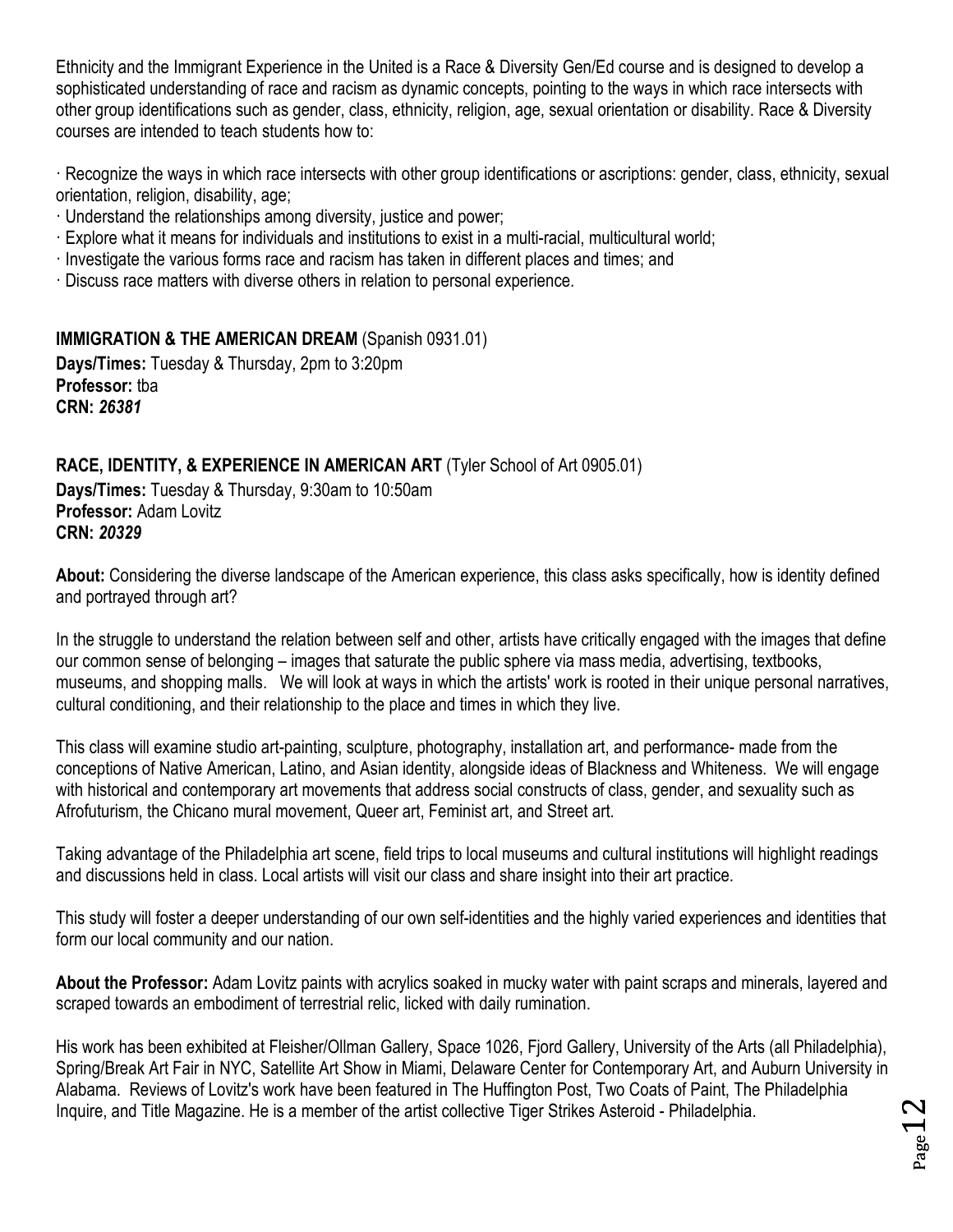Lovitz received his Master of Fine Arts from Pennsylvania Academy of the Fine Arts (2012), and his Bachelor of Fine Arts from University of Delaware (2008). He lives, makes art, and teaches in Philadelphia. Throughout the year, Lovitz works on multiple projects as an art handler/installer at the Institute of Contemporary Art.

He and his wife, Emily, love to travel in and outside of the US...while their most notable trips include Thailand, Iceland, and Peru, they look forward to welcoming their newest addition to their family, Isaiah, to the marvelous National Parks in the states.

## <span id="page-12-0"></span>**GLOBAL / WORLD SOCIETY GEN EDS**

<span id="page-12-1"></span>**IMAGINARY CITIES** (Film & Media Arts 0969.01) **Days/Times:** Tuesday & Thursday, 8am to 9:20am **Professor:** Matthew Feltman **CRN:** *24850*

**About:** Some of the first moving images shown to audiences depict everyday scenes of city life, and films have showcased cityscapes ever since. While these images proliferate in popular culture, what does one make of these cinematic representations of cities? What do films tell us about urban life? More importantly, what do cities frozen on celluloid want to tell us about themselves? Because the growth of the cinema and the rise of international/global cities share parallel histories, some theorists have argued that an urban aesthetic is inherently cinematic. What does such an observation signify in the history of cities and the ways in which filmmakers continue filming them? Students in this course will interrogate the intersections between cities—real or imagined—and cinema to determine what the metropolis in film signifies about both the overlapping temporalities of the filmed image and the viewer watching those images today. The course begins with an examination of national city-films and moves toward interrogating images of cities that take on what one could refer to as a global city-film aesthetic.

**About the Professor:** Born and raised in central Pennsylvania, I ventured into the world to get my Ph.D. at the University of Florida. Now, I try to teach classes that help students question some of the ideas which with rural/lower-middle class students must grapple when coming to college.

<span id="page-12-2"></span>**WORLD SOCIETY IN LITERATURE & FILM** (Latin American Studies 0968.01)

**Days/Times:** Tuesday & Thursday, 2pm to 3:20pm **Professor:** David Johnson Lee **CRN:** *10457*

## <span id="page-12-3"></span>**SCIENCE & TECH GEN EDS**

<span id="page-12-4"></span>**BIONIC HUMAN** (Mechanical Engineering 0944) **Days/Times:** Tuesday & Thursday, 11am to 12:20pm **Professor:** Peter Lelkes **CRN:** *30169*

**About:** Soon we may be able to grow replacement organs in a dish. Is that a good thing? Who will have access to them? What if these organs rely on animals – is that ethical? We are getting better and better at making prosthetic limbs, but they lack good interfaces to our nervous system. How do our sense organs transduce signals from the outside world? How does a muscle turn spikes into action? Can we patch into neural circuits to understand how these systems work, make truly "bionic" limbs, and help people with neurological disease? Honors Bionic Human will explore broad questions about health care and biotechnological innovation, the scientific method and evidence based decisions, and then specifically look at neuroprosthetic interfaces as an exciting case study.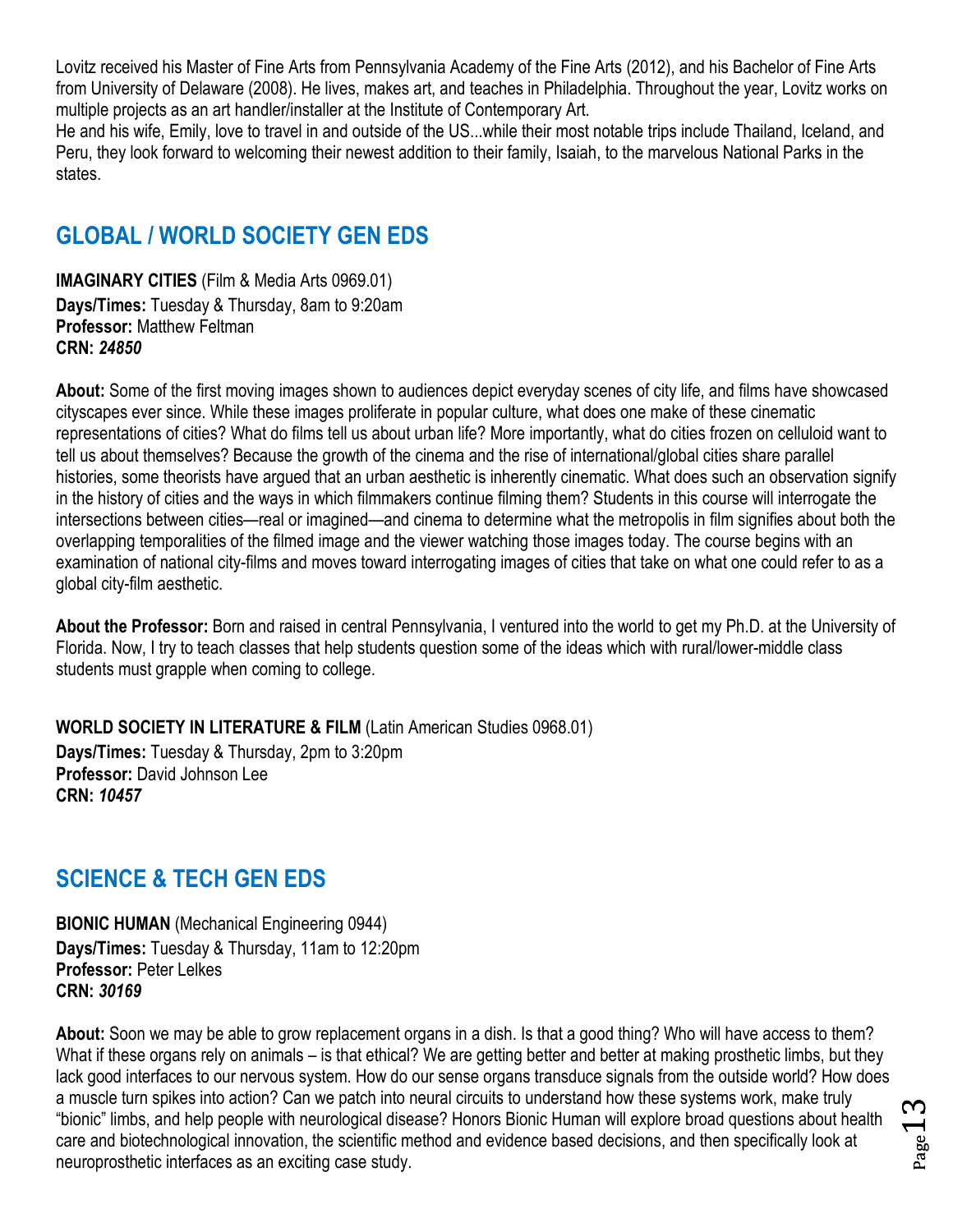<span id="page-13-0"></span>**THE ENVIRONMENT** (Environmental Engineering Tech 0945.01) **Days/Times:** Tuesday & Thursday, 12:30pm to 1:50pm **Professor:** tba **CRN:** *26286*

<span id="page-13-1"></span>**SUSTAINABLE ENVIRONMENTS** (Environmental Studies 0942.01) **Days/Times:** Tuesday & Thursday, 12:30pm to 1:50pm **Professor:** Kolson Schlosser **CRN:** *38884*

**About:** Sustainable Environments is more than just an introduction to the environmental issues of the day. It's an exploration our role both in their causes and solutions, through the lenses of science, policy, economics, culture and geography. We'll cover topics from climate change to agriculture to urban design, and do so in a way that empowers us to enact change.

**About the Professor:** Kolson Schlosser is in his 6th year at Temple University in the Department of Geography and Urban Studies. He holds a Phd and an MA in Geography from Penn State, and has studied a wide range of topics, including environmental geopolitics, the cultural geography of the diamond trade, and climate change denialism. He is also the winner of the College of Liberal Arts' 2017-18 Eleanor Hofkin award for excellent teaching. He lives in Philadelphia with his partner, her cat, and his little dog.

## <span id="page-13-2"></span>**U.S. SOCIETY GEN EDS**

<span id="page-13-3"></span>*tba*

# **LOWER LEVEL HONORS COURSES**

\**These courses, in most cases, will not fulfill Gen Ed requirements. If you're not sure how a course will count towards your graduation requirements, see an advisor.*

## <span id="page-13-4"></span>**ARTS & MEDIA**

<span id="page-13-5"></span>**THEORY II** (Music Studies 1912.01) **Days/Times:** Monday, Tuesday, Wednesday, Thursday, & Friday, 12pm to 12:50pm **Professor:** Edward Latham & Stephanie George **CRN:** *27189*

Please contact either of these professors for details about this course.

## <span id="page-13-6"></span>**LANGUAGE STUDIES**

<span id="page-13-7"></span>**SPANISH BASIC II (Spanish 1902.01) Days/Times:** Tuesday & Thursday, 1:30pm to 3:10pm **Professor:** tba **CRN:** *7600*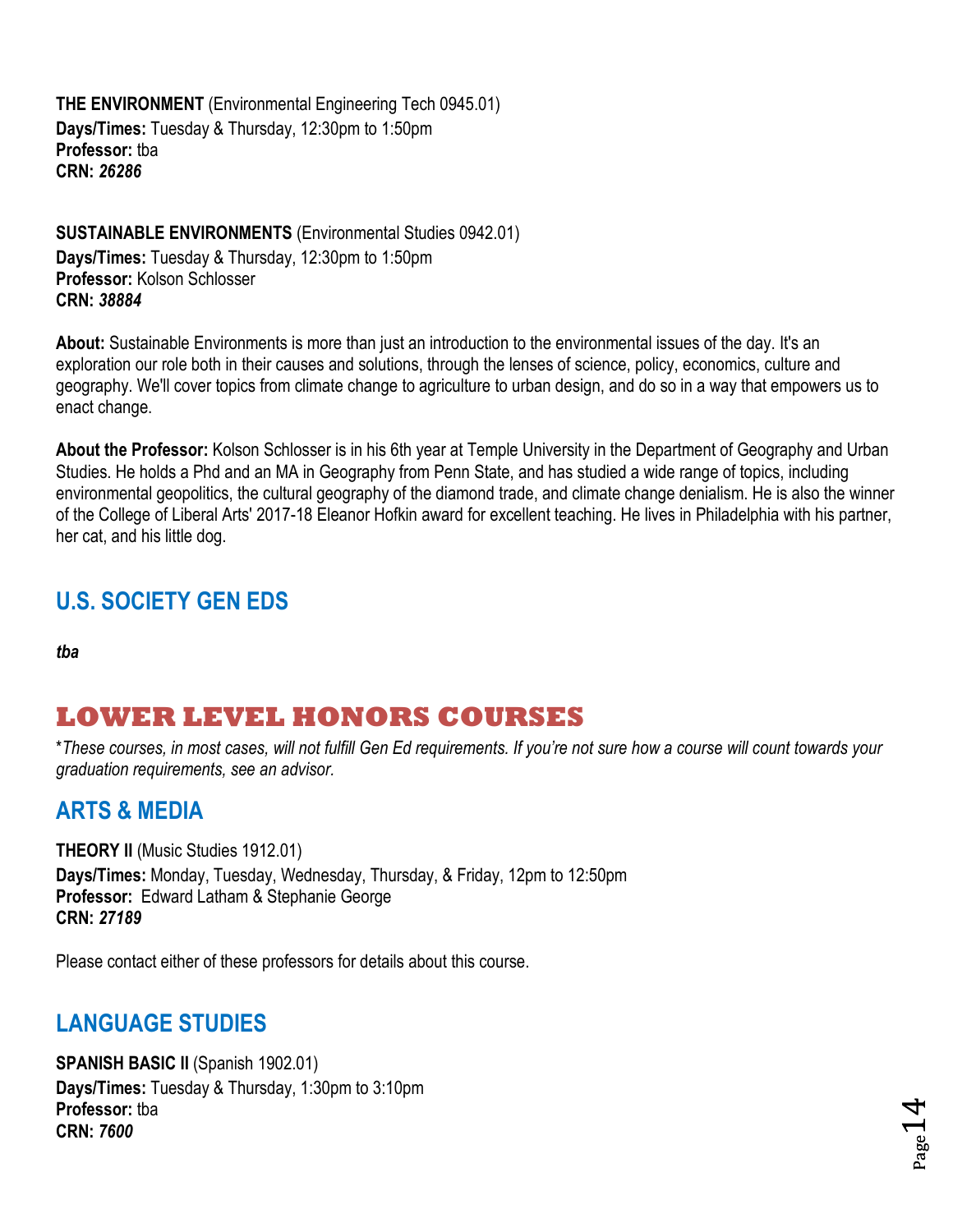## <span id="page-14-0"></span>**SOCIAL SCIENCES**

#### <span id="page-14-1"></span>**INTRO TO CRIMINAL JUSTICE** (Criminal Justice 1901.03) **Days/Times:** Tuesday & Thursday, 12:30pm to 1:50pm **Professor:** Peter Jones **CRN:** *37863*

**About:** If you want to be an informed, critical, perhaps frustrated, citizen, able to argue about the rights and wrongs of how the criminal justice system works, and generally impress your friends and family… this is the course for you.

This course combines an overview of criminal justice issues in the United States with frequent deep dives into contemporary criminal justice issues – and there are many! We will explore classic foundational topics such as constitutional rights and protections, models of the criminal justice system and different approaches to punishment. We will repeatedly contrast the image of the system with the reality of its operations (police patrol effectiveness, plea bargaining and the courtroom workgroup, institutional versus community based corrections). Along the way we will consider such issues as the tension between privacy and technology – think smart phones, thermal cameras and drones.

When we are finished students will have discussed and debated the rights and protections of US citizens from both crime control and due process perspective; the goals and functions of the major components of the criminal justice system; the ways we count – and misunderstand – the very meaning of crime. We will consider some topics as they emerge in the news, asking what they mean for different groups within our society.

Much of our understanding of the criminal justice system is superficial, based upon misperceptions of how things really operate. Why some people and places are repeatedly victimized. Why better policing and MeToo can both result in increased crime. Why most people arrested will be offered, and accept, a plea bargain. Why the majority of people in US jails have not been convicted of a crime.

**About the** Professor: Peter Jones is a geographer by training, who began his career in London (UK) conducting research for the British Government on issues such as Vietnamese refugee resettlement, Asian arranged marriages and pretrial decision making. After several years, in 1985, he joined Temple's Department of Criminal Justice. At Temple he has conducted research in many areas – including police corruption, female offending, racial profiling in police stop and frisk operations, juvenile delinquency, pretrial decision making, drug treatment programs, community based program evaluation and risk prediction. He has numerous publications in peer-reviewed journals, research monographs and book chapters. He co-authored 'Personal Liberty and Community Safety: Pretrial Release in the Criminal Courts', received a 'Best Practices Award' from the American Correctional Association and was a finalist in the 'Innovations in American Government Awards Program' administered by the John F. Kennedy School of Government at Harvard University. For over three decades he has consulted for city, state and federal criminal justice agencies, the American Civil Liberties Union and other nonprofit organizations focused on social justice issues. He is a Lindback Foundation Distinguished Teacher and, for fourteen years (2004-17), served as Temple University's Senior Vice-Provost of Undergraduate Studies.

#### <span id="page-14-2"></span>**MACROECONOMIC PRINCIPLES** (Economics 1901.01)

**Days/Times:** Tuesday & Thursday, 9:30am to 10:50am **Professor:** Xiyue Cao **CRN:** *6907*

**About:** An introductory course in macroeconomics. Topics include business cycles, inflation, unemployment, banking, monetary and fiscal policy, international economics, and economic growth.

**About the Professor:** Xiyue Cao is a 6th-year PhD student in the Department of Economics.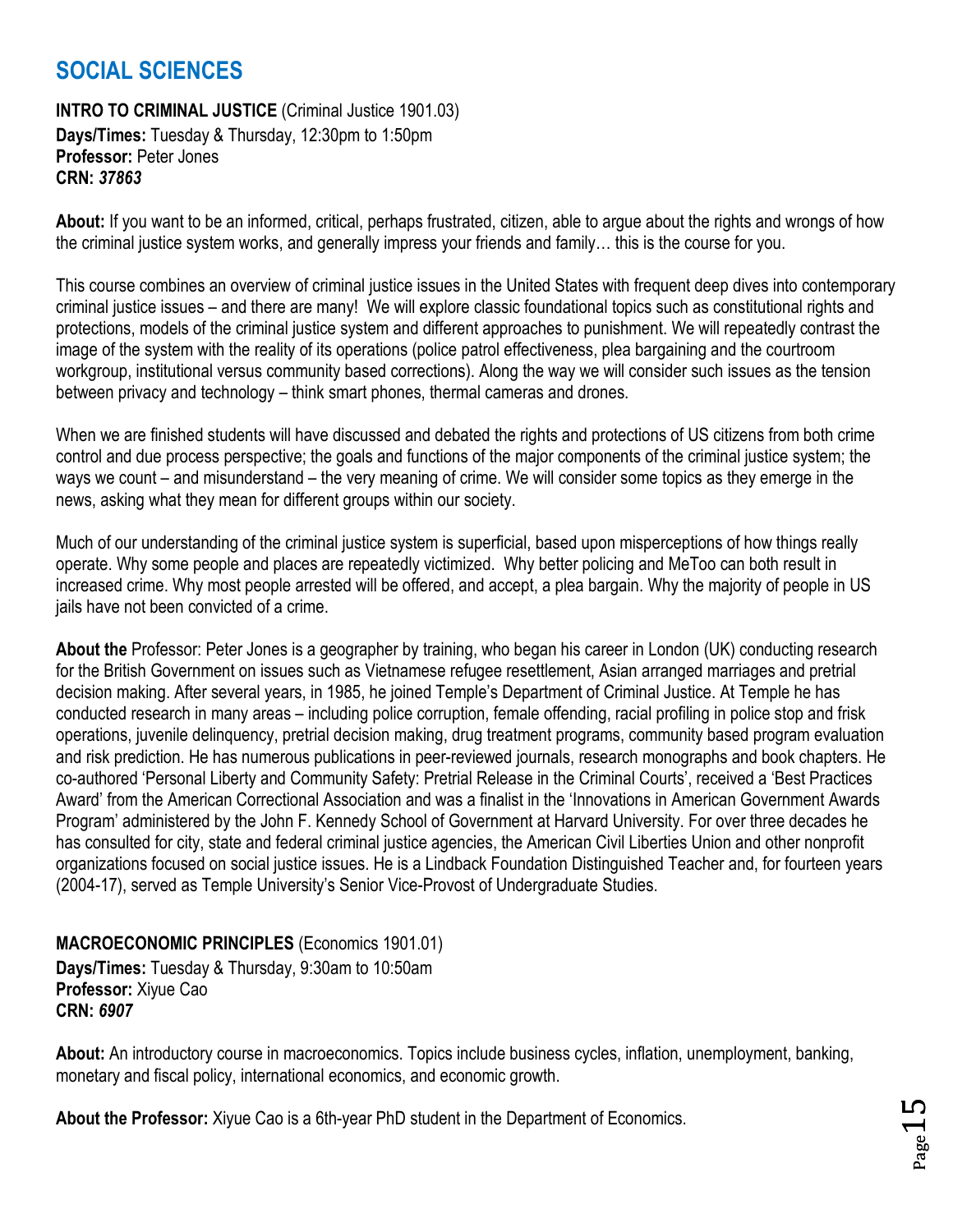### <span id="page-15-0"></span>**MACROECONOMIC PRINCIPLES** (Economics 1901.02)

**Days/Times:** Monday, Wednesday, & Friday, 1pm to 1:50pm **Professor:** James Kelly **CRN:** *4519*

#### <span id="page-15-1"></span>**MICROECONOMIC PRINCIPLES** (Economics 1902.01 or 02)

**Days/Times:** Monday, Wednesday, & Friday, 10am to 10:50am or 11am to 11:50am **Professor:** Erwin Blackstone **CRN:** *4520 or 31458*

**About:** An introductory course in microeconomics. The course introduces the analysis of economic behavior and applies the analysis to real world issues. We shall emphasis the use of economic principles to understand such issues as antitrust and monopoly, crime, health care, and labor problems.

**About the Professor:** Professor Blackstone has published on a wide range of microeconomic issues including cellular telephones, hospital mergers, economics of false burglar alarms, and the movie and television industries.

#### <span id="page-15-2"></span>**MICROECONOMIC PRINCIPLES** (Economics 1902.03)

**Days/Times:** Tuesday & Thursday, 11am to 12:20pm **Professor:** Shreyasee Das **CRN:** *37734*

#### <span id="page-15-3"></span>**LEADERSHIP & ORGANIZATIONAL MANAGEMENT** (Human Resource Management 1901.02)

**Days/Times:** Tuesday & Thursday, 11am to 12:20pm **Professor:** Kate Nelson **CRN:** *25603*

#### **About:**

1. Introduce you to the following:

- Four basic functions of management: planning, organizing, leading, and controlling.
- Principles of communication, motivation, leadership, and organizational development.
- Organizational structure design and culture.
- Diversity and equal employment opportunity.

• Dynamic relationship between the organization and its environment including corporate social responsibility and globalization.

- Basic human resource issues around attracting, motivating, and retaining employees.
- 2. Help you to understand and analyze a range of current management challenges and opportunities
- 3. Provide you with ideas and approaches you can use to evaluate prospective employers
- 4. Provide you with information to help you succeed at the Fox School and Temple University.

**About the Professor:** Before joining Temple's faculty in Fall 2006, Kate Nelson had a 30-year career in strategic organization communication and human resources, working for companies such as Mercer HR Consulting, Citicorp, Merrill Lynch, and Honeywell.

#### <span id="page-15-4"></span>**LEGAL ENVIRONMENT OF BUSINESS** (Legal Studies 1901.02)

**Days/Times:** Tuesday & Thursday, 12:30pm to 1:50pm **Professor:** James Lammendola **CRN:** *35859*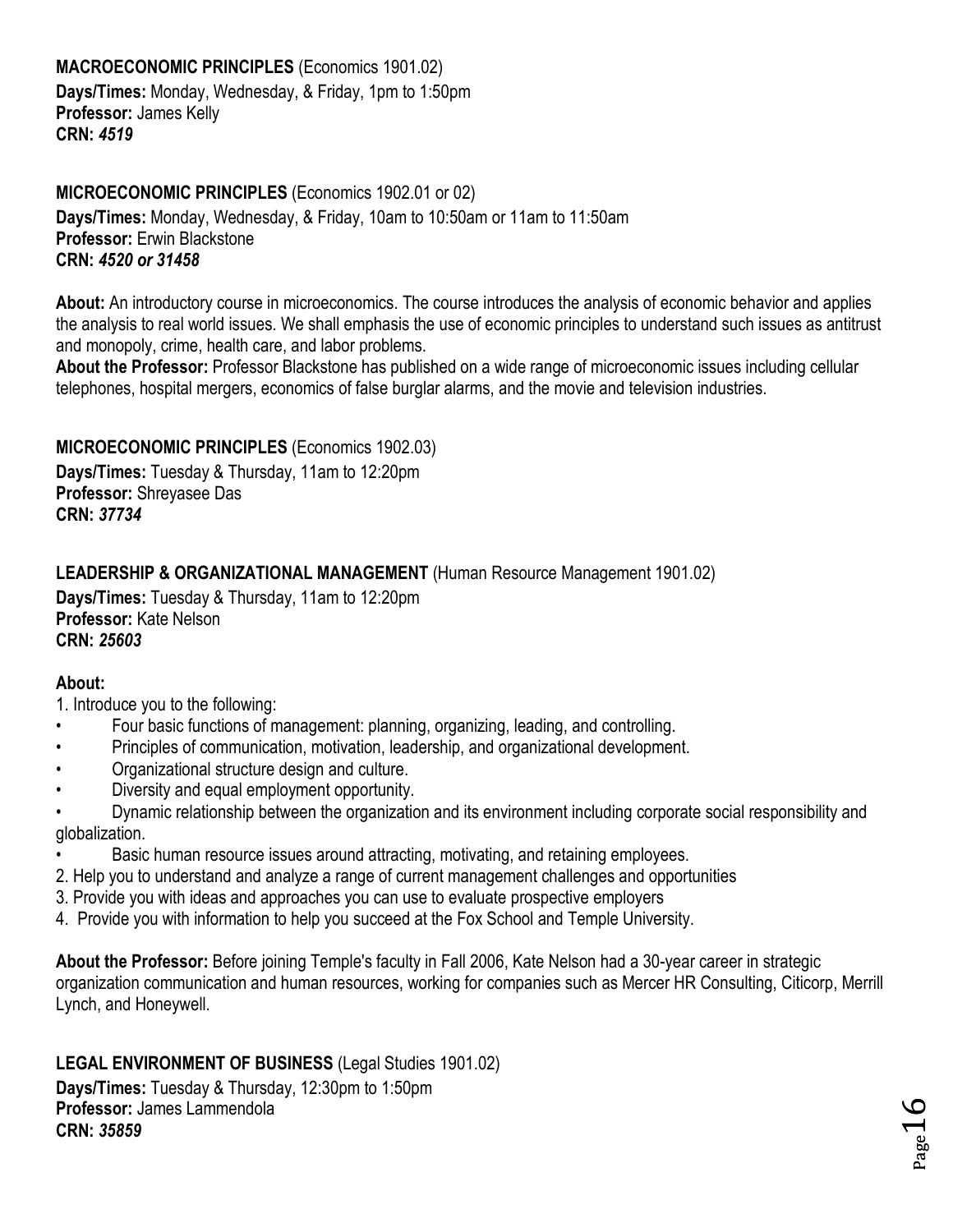**About:** The legal system affects each of us on a daily basis. Educated citizens, no matter what career path they may choose, should be aware of the ways in which the law impacts their lives in a personal and business setting. This course will introduce students to the essential aspects of law with an emphasis on the legal environment of business. Students will learn the basics of contract, tort, property, criminal and administrative law-- as well as international and employment law. For instance, the Legal Environment of Business will include a discussion of the types of legal entities one can form to operate a business, as well as employer and employee relations. The political, social and economic forces that affect change are also discussed thereby providing guidance as to the future direction of the law in both the United States and around the world. This is also the required business law course in the Fox School of Business and Management.

**About the Professor:** I am a Philadelphia native and have been married for 36 years (!!) to Mindi Beth Snoparsky (Temple University BS 1979) and University of Tulsa (MS 1986). She is an environmental geologist in the Superfund division of the Environmental Protection Agency. We have two sons Dante, (Temple University 2016 -Kinesiology) and Daniel (BA University of Pennsylvania 2010; M.A. The Ohio State University-Arabic Studies - 2014; MA, Kent State University 2016 – Translation. My non-legal passions are beaches, walking by the Wissahickon Creek, reading (especially history), music, and playing, coaching, watching and reading about baseball and softball. I received my Juris Doctor degree in 1984 from The University of Tulsa and became a licensed attorney in Oklahoma in 1984 and in Pennsylvania in 1985. I also have an MA in History (Temple University, 1979). I was employed by small law firms from 1983-2007; spending nineteen of those years at the firm of Bongiovanni & Berger in center city Philadelphia. Most of my legal experience is in representing small businesses, collection of defaulted personal and mortgage loans, criminal defense, real estate issues, and domestic relations. I spent a fair amount of time in litigation in Philadelphia's Court of Common Pleas and Municipal Court from 1986-2004. I write a column on Real Estate Law since 2008 for The Legal Intelligencer (about 30 of them) and also wrote to Journal articles on Racial Discrimination in the Real Estate Market on the Main Line and Public Financing of Sports **Stadiums** 

<span id="page-16-0"></span>**INTRO TO PSYCHOLOGY** (Psychology 1901.01) **Days/Times:** Monday, 5:30pm to 8pm **Professor:** Amanda Neuber **CRN:** *22708*

**About:** How do scientists study human behavior? How do others influence our behavior? What is a psychological disorder? These questions and more are reviewed in this course, which covers the basic concepts, methods, theories, and findings in Psychology. Topics include research methods, the nervous system, human development, social psychology, personality, and psychopathology.

**About the Professor:** Amanda is the Associate Director of the Honors Program and an Educational Psychology PhD student. Born and raised in South Jersey, she now lives in Philadelphia (but, as the saying goes, you can take the girl out of south Jersey, but you can't take the leopard print out of the girl). Amanda can often be found behind a camera, watching The Bachelor, or making To Do lists while Alanis Morissette plays softly in the background.

## <span id="page-16-1"></span>**STEM**

<span id="page-16-2"></span>**INTRO TO BIOLOGY I** (Biology 1911) **Professor:** Rob Kulathinal & Daniel Spaeth **Lecture Day & Time (for all sections):** Tuesday & Thursday 12:30pm to 1:50pm **Section 01, CRN 22360: Lab Day & Time:** Tuesday 9:30am to 12:20pm **Section 02, CRN 22363: Lab Day & Time:** Wednesday 2pm to 4:50pm **Section 03, CRN 38419: Lab Day & Time:** Wednesday 5:30pm to 8pm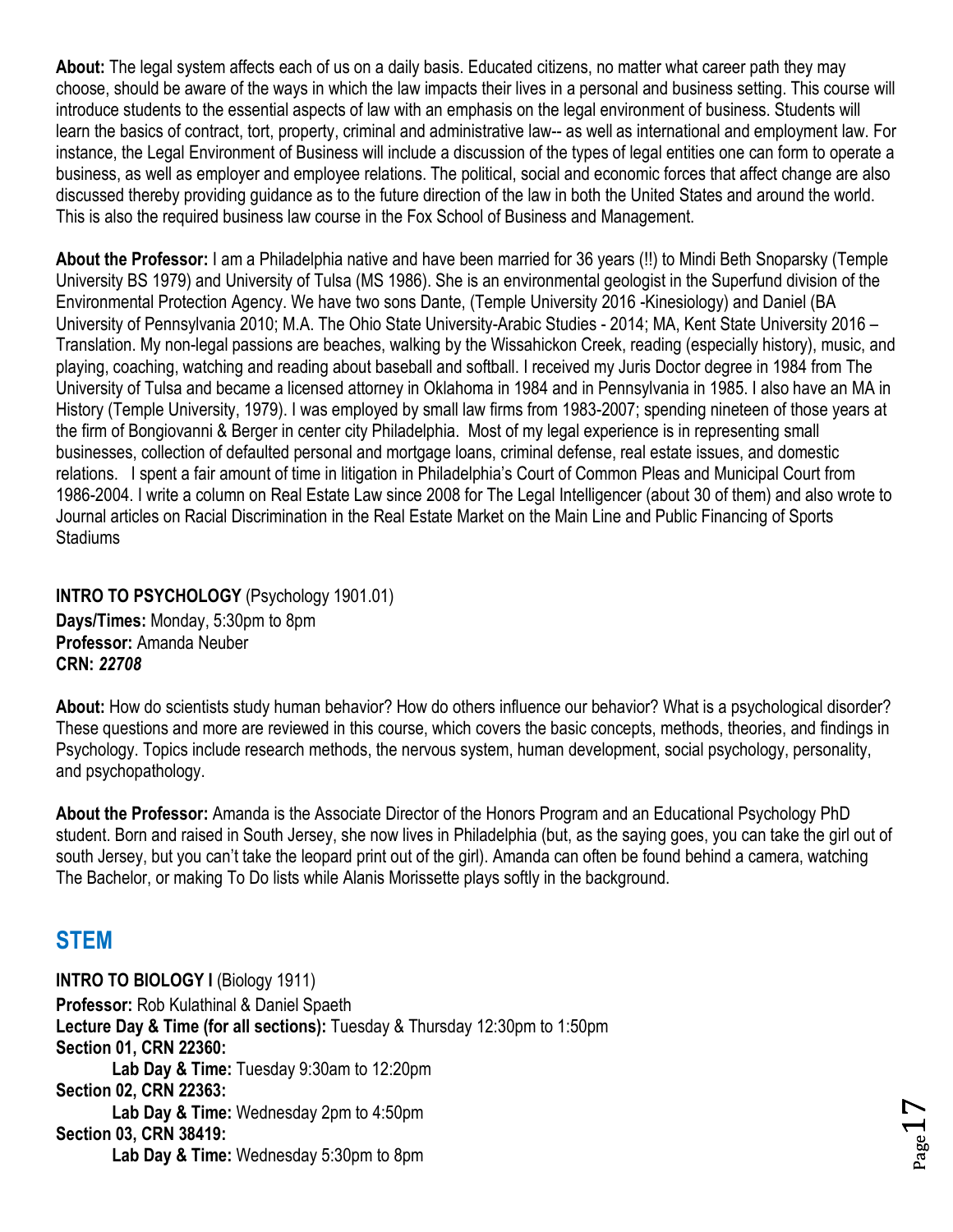#### **Section 04, CRN 2099: Lab Day & Time:** Thursday 9:30am to 12:20pm **Section 05, CRN 28231: Lab Day & Time:** Thursday 2pm to 4:50pm **Section 06, CRN 30477: Lab Day & Time:** Friday 2pm to 4:50pm

**About:** Introductory Biology is an undergraduate survey course designed for students interested in biological diversity, ecology, and evolution. This course will cover a broad range of topics, all presented as integrated concepts. We will begin our study by defining evolution, examining how it is studied, how new species are defined, and how life forms are classified. We will then examine a number of different life forms at increasing levels of complexity. This survey will proceed from the microbes with their incredible metabolic diversity that sustains life on earth, through the Eukaryotes including their structurefunction, reproduction, feeding strategies and distribution as well as strategies used by different organisms to adapt to their environments. Moving on to ecology and biodiversity, we will examine the interactions among all of these forms of life and how biological communities are organized. You will also be introduced to the emerging field of conservation biology and sustainability science where emphasis will be placed on understanding the basic priorities of conservation necessary to preserve the earth's biodiversity.

We will complement our investigations with the non-fiction book, "The 6th Extinction: An Unnatural History" by Elizabeth Kolbert (2014, Henry Holt and Co.). This book examines the consequences of global climate change from the personal perspectives of the scientists studying their effects on different species and ecosystems world-wide. Students will be responsible for reading the book over the course of the semester and discussing it in class as well as posting a series of brief comments on a Blackboard Discussion page.

**About the Professor:** Dr. Rob Kulathinal is an Assistant Professor in the Department of Biology, and a member of the Center of Computational Genetics & Genomics (CCGG) and the Institute of Genomics & Evolutionary Medicine (iGEM). His lab's primary research interests focus on how rapid evolutionary processes generate the remarkable molecular and organismal patterns of diversity across populations and species. Dr. Kulathinal's work on speciation incorporates a broad spectrum of approaches including population, comparative, and functional genomics, all within a framework of rapid evolutionary change. Dr. Kulathinal also studies the broad implications of rapid evolutionary dynamics on a variety of biological pheneomena from the effects of anthropogenic distress on deep sea habitats, to the rapid proliferation of cancer due to ancestry, to the development of an "evolutionary sciences of the artificial" based on rapid advancements in digital technology.

<span id="page-17-0"></span>**GENERAL CHEMISTRY II (Chemistry 1952)** 

**Professor:** Katherine Willets

**Section 01, CRN 489:**

**Day & Time:** Monday, Wednesday, & Friday 11am to 11:50am & Monday 1pm to 1:50pm **Section 02, CRN 490:**

**Day & Time:** Monday, Wednesday, & Friday 11am to 11:50am & Wednesday 12pm to 12:50pm **Section 03, CRN 26828:**

**Day & Time:** Monday, Wednesday, & Friday 11am to 11:50am & Friday 12pm to 12:50pm

**About the Professor:** Dr. Katherine (Kallie) Willets is an Associate Professor in the Department of Chemistry. She completed her B.A. in Chemistry at Dartmouth College and her Ph.D. in chemistry at Stanford University, working in the lab of W.E. Moerner (winner of the 2014 Nobel prize in Chemistry!). She then moved to Northwestern University as a postdoctoral researcher, before starting as a professor at the University of Texas in Austin. She moved to Temple University in 2015 where she runs a research lab focusing on nanomaterials for sensing and energy applications, while also teaching Honors General Chemistry.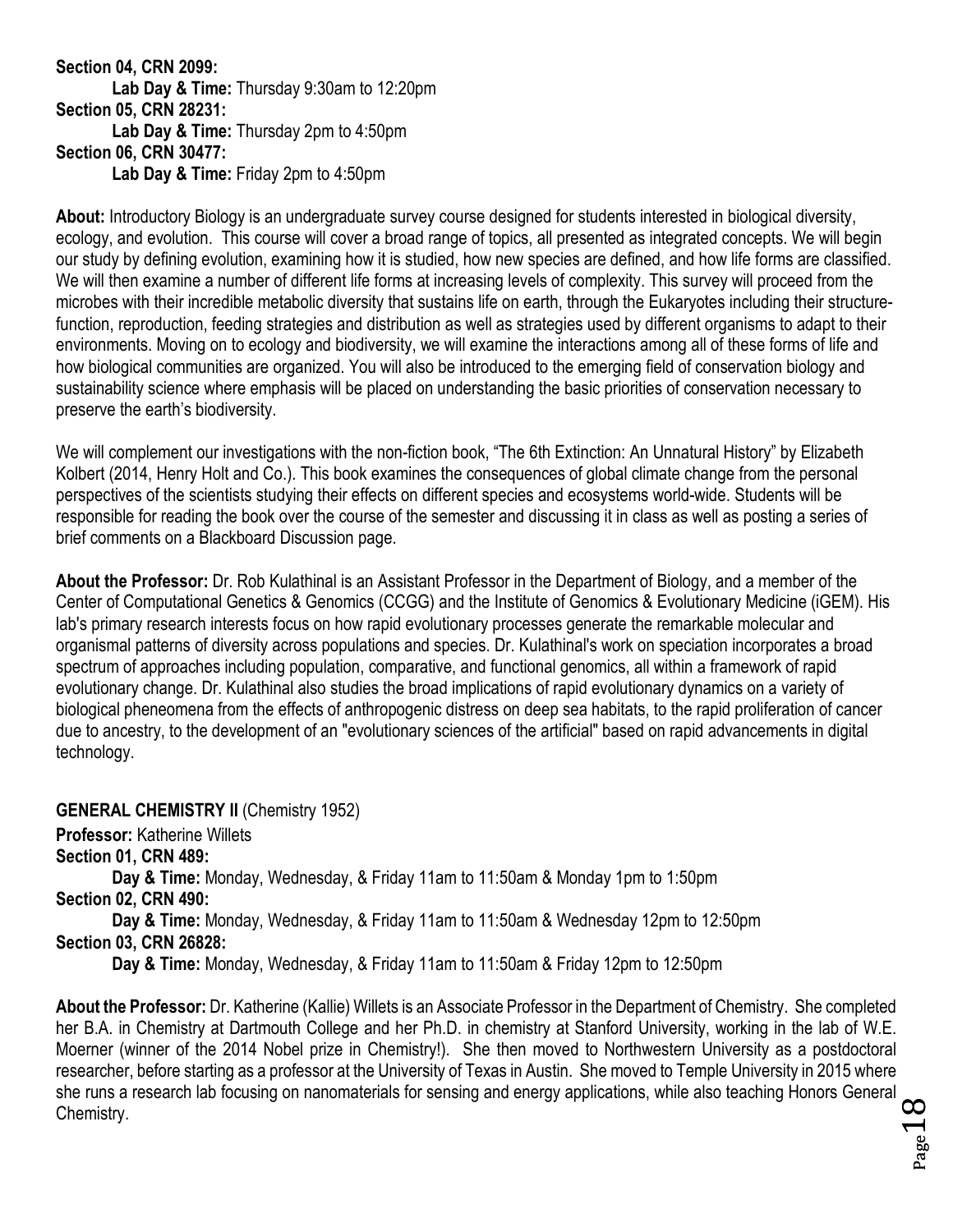<span id="page-18-0"></span>**GENERAL CHEMISTRY LAB I (Chemistry 1954) Professor:** Andrew Price **Section 01, CRN 37929: Day & Time:** Tuesday 8am to 10:50am **Section 02, CRN 7228: Day & Time:** Tuesday 2pm to 4:50pm **Section 03, CRN 22338: Day & Time:** Wednesday 1pm to 3:50pm **Section 04, CRN 22339: Day & Time:** Wednesday 4pm to 6:50pm

**About the Professor:** Professor Price oversees the general chemistry program at Temple as well as the Honors General Chemistry Lab courses. He has developed many new experiments using the Vernier system. He taught at Ursinus College for over 17 years prior to joining Temple in 2008. Dr. Price received his undergraduate degree from the University of St. Andrews in Scotland and his PhD from Purdue University. His research is in chemical education.

 $Page19$ 

<span id="page-18-1"></span>**MATHEMATICAL CONCEPTS IN COMPUTING I (Computer & Information Science 1966.01)** 

**Days/Times:** Monday & Friday, 12:30pm to 1:50pm & Wednesday 12:00pm to 1:50pm **Professor:** Anthony Hughes **CRN:** *22610*

<span id="page-18-2"></span>**INTRODUCTION TO ENGINEERING** (Engineering 1901.01 or 1901.02)

**Days/Times:** Monday, Wednesday, & Friday 11am to 11:50am or 1pm to 1:50pm **Professor:** David Brookstein **CRN:** *27186 or 25365*

<span id="page-18-3"></span>**CALCULUS II** (Mathematics 1942) **Section 02, CRN** *22252* **Days/Times:** Tuesday & Thursday, 3:30pm to 5:10pm **Professor:** tba

**Section 04, CRN** *22254* **Days/Times:** Monday, Wednesday, & Friday, 9:20am to 10:30am **Professor:** tba

**Section 05, CRN** *22255* **Days/Times:** Monday, Wednesday, & Friday, 1:20pm to 2:30pm **Professor:** tba

<span id="page-18-4"></span>**ELEMENTARY CLASSICAL PHYSICS II** (Physics 1962)

**Section 01, CRN** *30341* **Days/Times:** Monday & Wednesday, 5:30pm to 7:10pm **Professor:** Bernd Surrow

**LAB: Professor:** Xiao Yuan & John Noel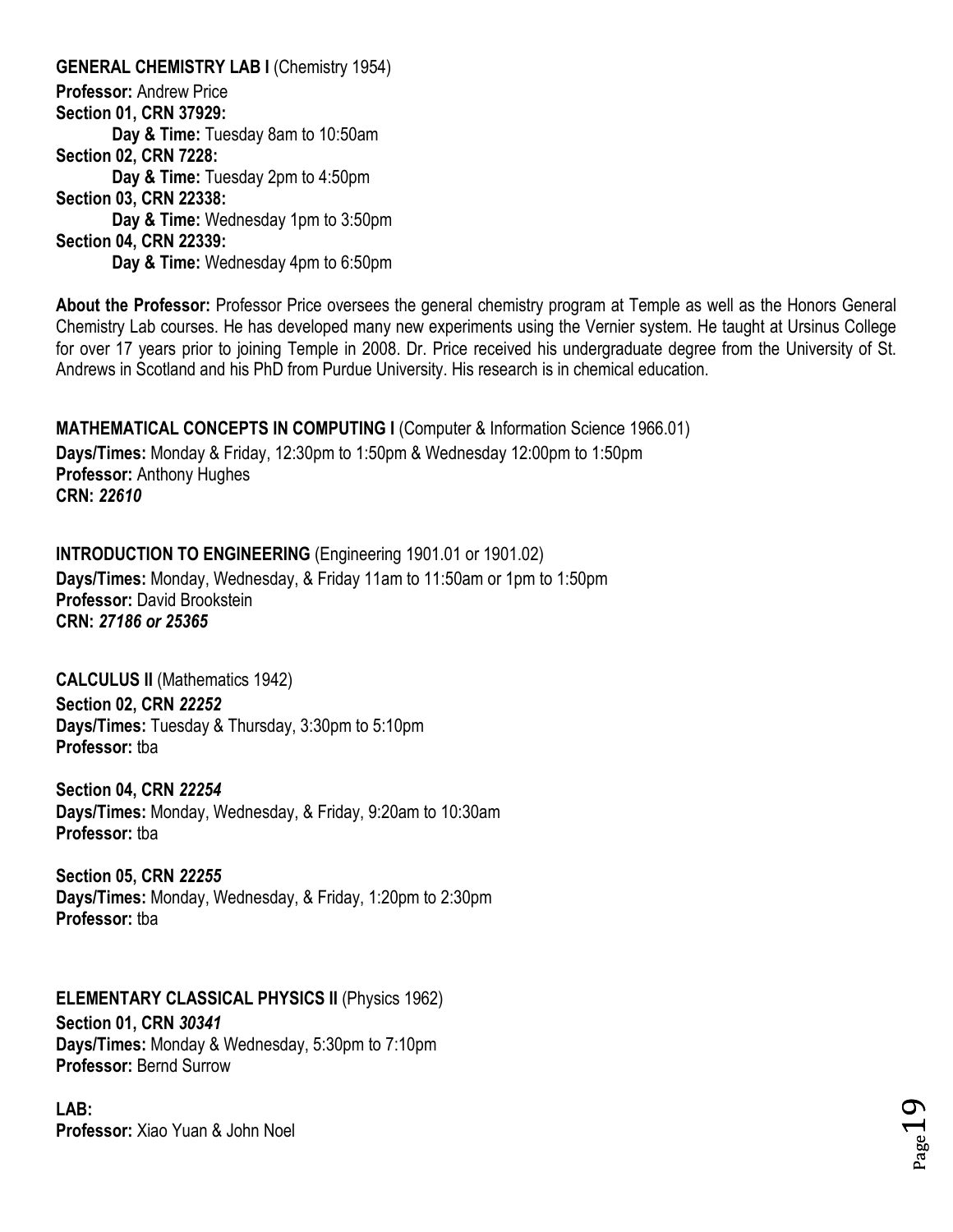# <span id="page-19-0"></span>**UPPER LEVEL HONORS COURSES**

## <span id="page-19-1"></span>**ARTS & MEDIA**

<span id="page-19-2"></span>**COMMUNITY ARTS PRACTICES – INTRODUCTORY STUDIO/SEMINAR** (Art Education 3911.01)

**Days/Times:** Tuesday & Thursday, 11am to 12:20pm **Professor:** Billy Yalowitz **CRN:** *39004*

**About:** Community Arts Practices bring artists, activists and urbanists together with people of a community of location, spirit, or tradition, to create art that is based in the life of that community. The course will engage students in issues including: \* Collaborative Art Making as a means of Community Organizing \* Arts as social justice intervention \* Arts as a vehicle for building relationships across lines of race, class, religion. Come join us as we create site-specific installations and inter-disciplinary performances with Philadelphia communities. Bring your own arts practices and interests, and your passions for social justice, urban histories and futures, working with Philadelphia community-based organizations and families, and your own communities of origin. The course is the first in a sequence that prepares students to become involved in the field projects in Community Arts that are offered through Tyler/Temple's Arts in Community Certificate Program.

**About the Professor:** Billy Yalowitz is a playwright, director, and arts-based community organizer with 25 years of experience working in Philadelphia neighborhoods. Collaborating with communities throughout the city, he has co-created performances, installations, films, and public forums in mosques, community centers, synagogues, street corners, churches, main stages and living rooms. His own plays have been performed off-Broadway and in Philadelphia regional theaters. The oddest honor he has been accorded was when Philadelphia City Paper awarded him "Most Unclassifiable Artist".

<span id="page-19-3"></span>**UNEASY PIECES: CENSORSHIP & CONTROVERSY IN MODERN ART** (Art History 2990.01)

**Days/Times:** Tuesdays, 5:30pm to 8pm **Professor:** Gerald Silk **CRN:** *36258*

**About:** The course focuses on works, subjects, and artists related to censorship and controversy. We investigate what makes artists/pieces problematic, examining concepts such as iconoclasm, obscenity, "publicness," cultural appropriation, and pornography, and address issues of religion, race, sexuality, identity, nationalism, politics, animal rights, ethics, consent, and chronicling and intervention. While we concentrate on the visual arts, we also consider film, literature, music, theater, and other forms of expression. The class combines lecture, discussion, readings, presentations, and papers. We screen films, invite outside speakers, and culminate in a trip to the Philadelphia Museum of Art to discuss provocative art first-hand. The class generates passionate and robust discussion as we work together probing the balance between offensive expression and freedom of speech. This past year several student projects resulted in presentations at the TURF-CreWS undergraduate symposium.

**About the Professor:** Dr. Gerald Silk teaches modern and contemporary art at Tyler School of Art, Temple U. He has published and curated internationally and has received a Lindback Distinguished Teaching Award. He is passionate about this subject and was recently interviewed by "PhillyVoice" about the controversy surrounding Robert Indiana's "LOVE"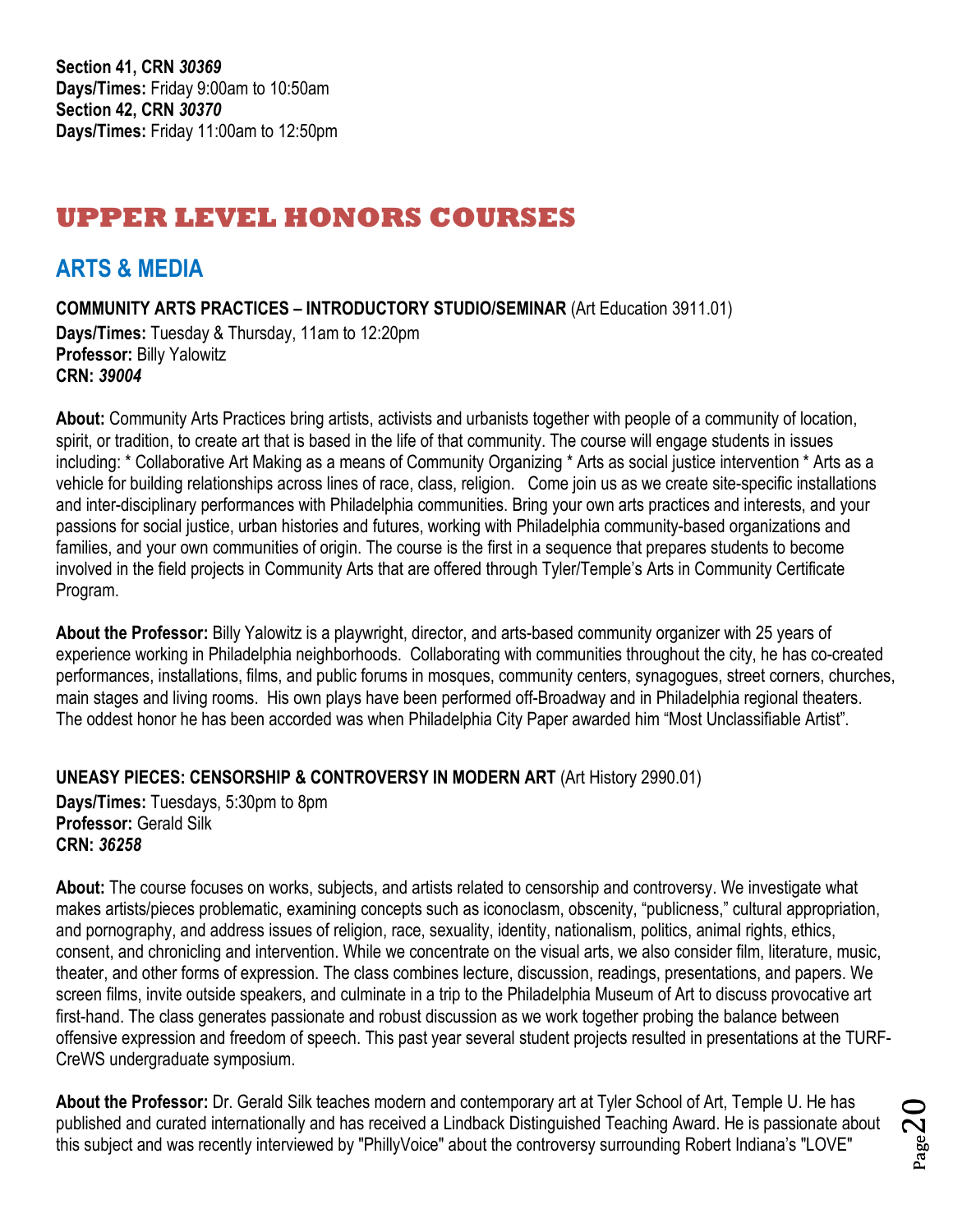sculpture in Philadelphia and will present a conference paper in the summer about the controversy surrounding Claes Oldenburg's "Clothespin" sculpture in Philadelphia.

<span id="page-20-0"></span>**DIGITAL IMAGING: SEEING PHOTOGRAPHICALLY** (Graphic Arts & Design 2961.01)

**Days/Times:** Tuesday & Thursday 12:30pm to 3pm **Professor:** Rebecca Michaels **CRN:** *23864*

**About:** Life is full of wonder when you simply open your eyes to it. All it takes is an open mind and a shift in your way of seeing. The primary objective of this course is to introduce you to the act of seeing photographically. This studio class is devised to help you gain practical techniques for improving creative thinking and visual problem solving through hands-on experimentation with digital technologies. You will be instructed on the use of a variety of input and output devices (cameras, scanners, printers) and software applications. Class lectures and research on historical and contemporary artwork are used to inform your approach to the visual assignments. Emphasis is placed on creative image making and the creation of content in an image. You will produce a print portfolio that demonstrates your own unique visual thinking and skill development.

**About the Professor:** I am an Associate Professor at Tyler School of Art in the Photography Program. My background includes extensive experience as a photographer, visual communicator, and design professional. My photographic books have been exhibited and collected nationally and internationally. I am deeply committed to and passionate about visual arts education and the role of critical thinking in creating learning as a life-long pattern. In my spare time I am teaching myself how to juggle . . . which I am finding to be appropriate metaphor for life.

<span id="page-20-1"></span>**COMICS JOURNALISM** (Journalism 3901.01) **Days/Times:** Wednesday, 5:30pm to 8:00pm **Professor:** Laurence Stains **CRN:** *27222*

**About:** Comics journalism is an exciting new genre at the intersection of sequential art, traditional reporting, and intensely personal storytelling. It burst onto the scene 30 years ago with the publication of the instant classics Maus and Persepolis; since then we've seen an outpouring of works as diverse as Fun Home and John Lewis's March Trilogy. They're often mistakenly called graphic novels--but there's nothing fictional about these true stories. We'll be reading and discussing the very best examples in class this spring.

**About the Professor:** Laurence Roy Stains is an associate professor in the Department of Journalism. He worked in magazines for a couple of decades before pivoting to full-time teaching (he helped start up Men's Health and worked at Philadelphia Magazine). He won a National Magazine Award in 2011. He's co-author of Through a Glass, Darkly: Sir Arthur Conan Doyle and the Quest to Solve the Greatest Mystery of All, which was published by St. Martin's in June. Prof. Stains has taught this course since 2013.

<span id="page-20-2"></span>**POLITICAL SATIRE & DEMOCRACY: SILLY CITIZENSHIP ON TV & ONLINE** (Media Studies & Production 2900.01) **Days/Times:** Tuesday & Thursday, 2pm to 3:20pm **Professor:** Geoffrey Baym **CRN:** *38406*

**About:** Political satire is trending. Some 3.5 million people regularly watch Stephen Colbert's *Late Show* and *Saturday Night Live* has seen a resurgence in audience size and critical acclaim. Over on YouTube, a single segment from John Oliver's *Last Week Tonight* has been viewed more than 34 million times. Meanwhile, DIY satire and memes circulate constantly on social media. Satire is an ancient art form, but here in the 21st century it has become an important source of political information, a space for political conversation, and a vehicle for political criticism – in the US, and around the world.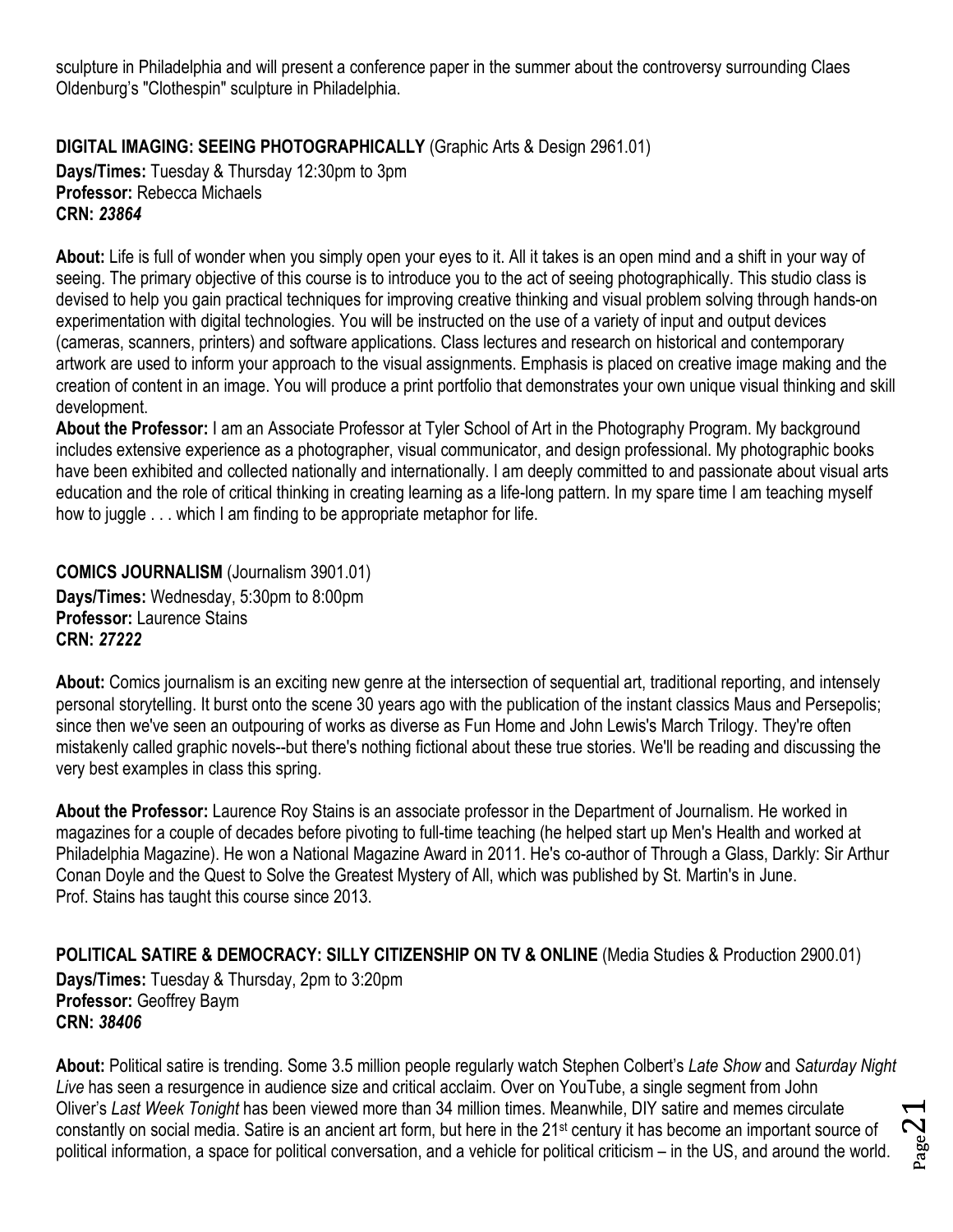This class grapples with the role of satire in democracy, with a particular focus on the last 15 years. We'll think about the ways satire makes us laugh, we'll track the growth of satiric forms on TV and on-line, and we'll ask whether all of this helps us become better – or worse – citizens.

**You can listen to a podcast about this course [HERE.](https://soundcloud.com/templehonors/political-satire-and-democracy)** 

<span id="page-21-0"></span>**QUEER COUNTRY** (Music Studies 3900.01) **Days/Times:** Tuesday & Thursday, 2pm to 3:20pm **Professor:** Shana Goldin-Perschbacher **CRN:** *30345*

**About:** Country music and the places and people sung about in it are often presumed to be traditional, if not bigoted. Yet there are over 100 country acts with out queer and/or transgender members. We will think about country musicians who identify as queer or transgender, some of these musicians' solidarity with straight cisgender women of color playing country music, LGBTQIA fandom of country music, the use of country in film representations of queer and trans people, the #QueerAppalachia movement, a new Americana musical theater production about a transgender Civil War veteran, and *RuPaul's Drag Race All Stars* winner Trixie Mattel's Billboard-charting country albums. We will likely have one or more musicians in class as guests and go to see a concert as a class. No prior experience with music or queer studies is required.

**About the Professor:** Shana Goldin-Perschbacher has been teaching at Temple since 2014, before which she taught at Stanford University and Yale University. Her research and teaching focus on the intersections of music and identity, using methods from music history, ethnomusicology, and feminist, queer, transgender, and critical race studies. She's published about Jeff Buckley, Meshell Ndegeocello, Bjork, ani difranco, and is now finishing a book about queer and transgender country and folk musicians. She's originally from Connecticut and went to school in Michigan and Virginia. For fun she spends time walking around her neighborhood with her little dog, does yoga, catches up with friends who are spread out all over the world, gardens, and creates artwork.

<span id="page-21-1"></span>**SEARCH & DESTROY: PUNK'S DIY REBELLION** (Tyler School of Art 2968.01)

**Days/Times:** Tuesday & Thursday, 5:30pm to 6:50pm **Professor:** George Alley **CRN:** *31219*

**About:** This course examines the far-reaching phenomena of punk music, fashion, and DIY culture that originated in the late 1970s, and its influential effects in later decades. Punk embodied an in-your-face class-consciousness mixed with the anti-aesthetics of negation and unbridled creativity. This class examines the formal manifestations of punk in music, fashion, graphics, and publishing, while attending to the ways that punk broke down the raced, classed and gendered barriers associated with traditional notions of beauty and form. Topics covered will include the shift away from 1960s idealism into 1970s nihilism; the performance of gender in Punk and New Wave, DIY publishing; the relationship of 1970s culture to class conflict and politics; the implications of unskilled production; critical theory of subcultures; and the influence of philosophy and theory on punk practice (Marquis de Sade, Marx, Nietzsche, Bataille, Brecht, Debord, and others).

**About the Professor:** George Alley is a Philadelphia-based singer-songwriter, the Assistant Director of Early Childhood Programs at Settlement Music School, Coordinator for the Teaching Training Institute for the Arts, and contributing writer on Punk and advertising advisor for Loverboy Magazine. He earned his B.A.in theatre from the College of Wooster and his M F.A. in choreography from Temple University. He was a curator for five years of COLLAGE Festival, a multi-day, a multidisciplanry arts festival, the director of his own pick-up dance company Alley Ink, and was the co-host of the top ten iTunes comedy podcast "IGTKY."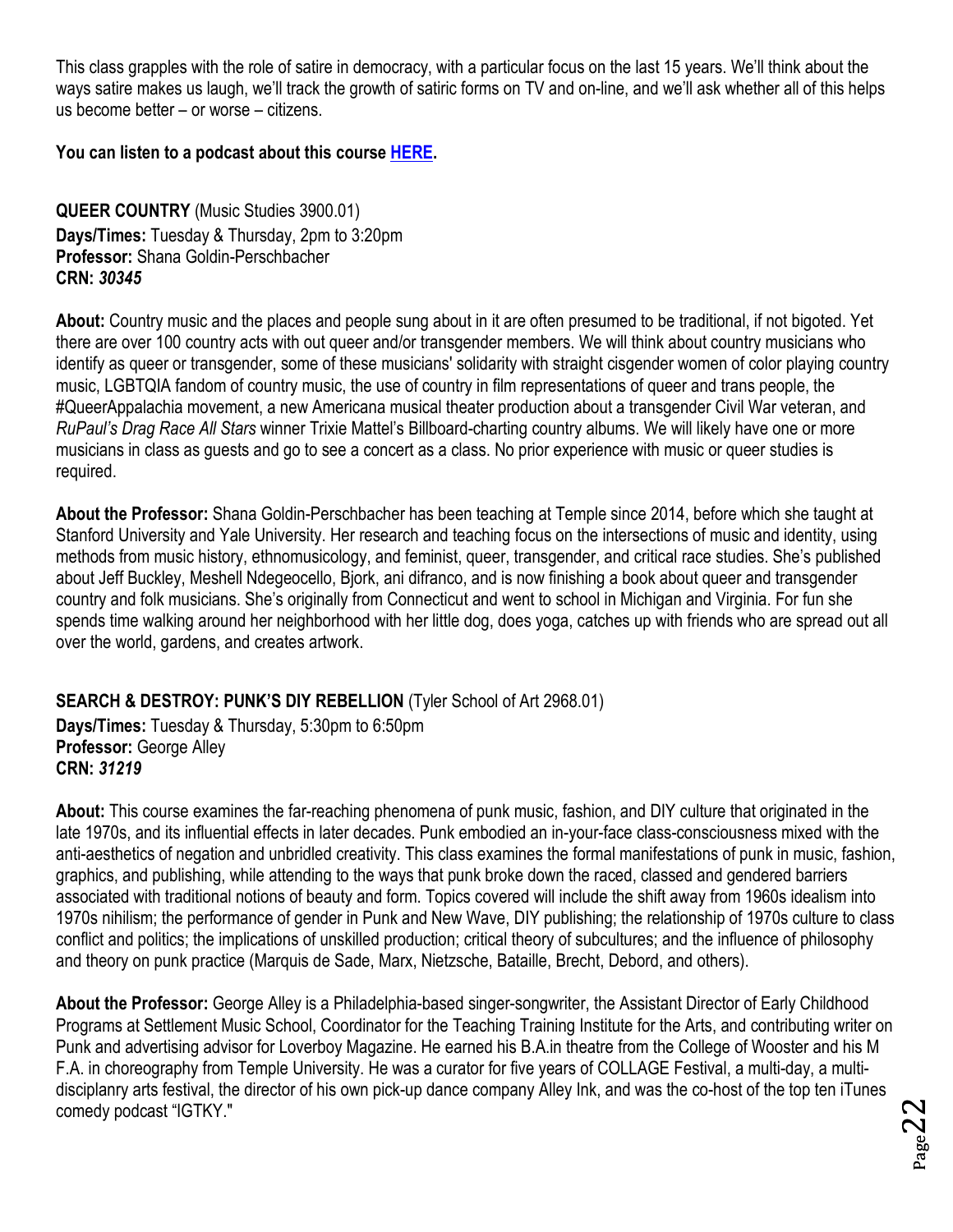## <span id="page-22-0"></span>**BUSINESS**

<span id="page-22-1"></span>**BUSINESS SOCIETY & ETHICS** (Business Administration 3902.01) **Days/Times:** Tuesday & Thursday, 11am to 12:20pm **Professor:** Andrea Lopez **CRN:** *6641*

**About:** Class Objectives include:

1. To increase your awareness of the mutual ethical responsibilities existing between the contemporary business organization and its internal and external stakeholders.

2. To expose you to some of the ethical dilemmas confronted by employees within business organizations, and to provide you with strategies you can use on the job to preserve your integrity and resolve these types of dilemmas. 3. To enable you to critically analyze powerful institutions - BUSINESS - of which you are a part, such that you can help create positive change.

**About the Professor:** Dr. Andrea Lopez is an Assistant Professor in the Human Resources Department in the Fox School of Business. She earned her doctorate from Temple University and her undergraduate degree from Cornell University. Dr. Lopez grew up in Buffalo, New York, is a sports fan, and loves teaching business ethics.

#### <span id="page-22-2"></span>**THE LEADERSHIP EXPERIENCE: LEADING YOURSELF, CHANGE, & COMMUNITIES** (HRM 3904.01)

**Days/Times:** Tuesday & Thursday, 11am to 12:20pm **Professor:** Crystal Harold **CRN:** *20017*

**About:** Reading, reflecting, discussing, and doing comprise the four core components of the Leadership Experience course. To effectively lead, having a basic understanding of the core tenets and theoretical foundations is important, but insight into your strengths and capabilities as a potential leader is essential. Thus, this course will provide you with foundational knowledge on core principles of leadership through a series of readings, personal reflection, and class discussion. In your reflections and weekly class discussions we will also challenge traditional notions of what it means to be an effective leader. Throughout this process, you will always reflect on your own unique strengths in an attempt to raise your awareness about your own leadership style and potential. In other words, we will consult the prevailing research to answer questions such as what is leadership?, what type of leader am I?, and how can I effectively inspire those around me? You will be challenged to leverage your unique strengths in a team setting to enact and inspire change within your community. Specifically, groups of 3-4 students will work together throughout the duration of the semester to plan an event that will benefit a community-based organization (e.g., a non-profit, a particular cause, an outreach program). Examples of past events can be found here: http://www.fox.temple.edu/posts/2013/05/temple-university-honors-students-organize-charity-events-through-leadershipcourse/

**About the Professor:** Brian Holtz is an associate professor and Boettner Research Fellow in the Fox School of Business. He grew up in the Pacific Northwest and earned his Bachelor of Science in Psychology at Portland State University. He completed his graduate degrees at George Mason University in Northern Virginia. His wife Crystal Harold is proud alumna of Temple University Honors program and is also an associate professor in the Fox School. He and Crystal live in Philadelphia with a rescue dog from Puerto Rico named Viggo. Brian loves teaching leadership courses because the underlying psychological principles involved in leading (and following) are complex, endlessly fascinating, and relevant across many aspects of work and life.

## <span id="page-22-3"></span>**HUMANITIES & SOCIAL SCIENCES**

<span id="page-22-4"></span>**PSYCHOLOGY & CRIMINAL JUSTICE** (Criminal Justice 3903.01) **Days/Times:** Tuesday & Thursday, 3:30pm to 4:50pm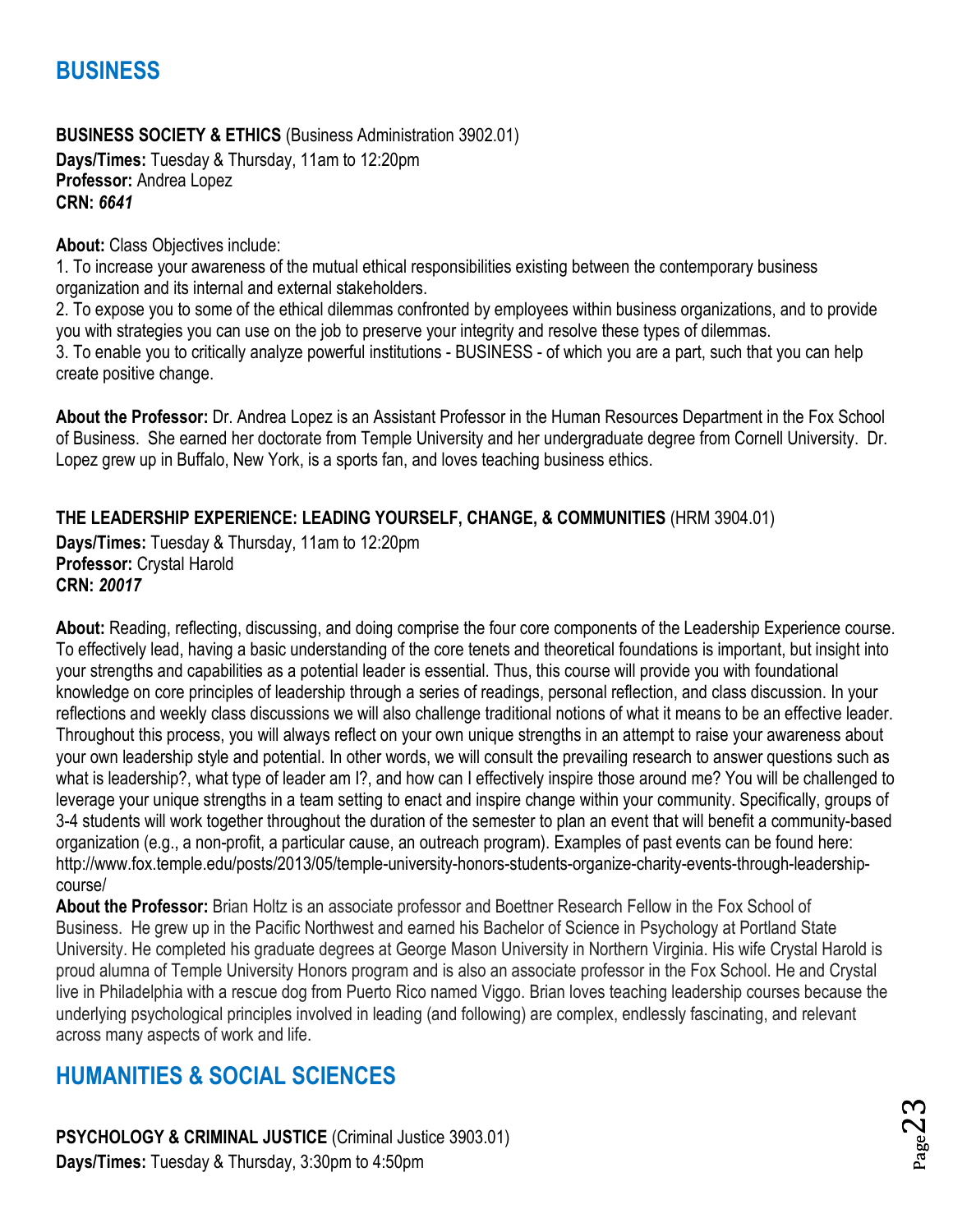#### **Professor:** Matthew Hiller **CRN:** *37837*

**About:** Psychological practice and research play a significant role in the way this country does justice. This course, which doesn't require a strong background in either criminal justice or psychology, explores many topics where the practice of psychology can and does have a major impact, including forensic mental health evaluations, correctional psychology, and police psychology. Equally important is the influence of psychological research on important topics like death-qualified capital juries, serial homicide and psychological profiling, lie detection, false confessions, eye witness identification, memory, interrogation techniques, and juror and court consultation.

Pedagogically, the class format will begin with a micro-lecture to introduce key topics and the rest of the time will be spent discussing the assigned reading materials. The class reading list will include scientific journal articles, amicus briefs, chapters from books, and a book written by an investigative journalist documenting the case of Andrea Yates, a woman who while experiencing serious mental illness murdered her 5 children. Also, this class incorporates on-line content and several documentary videos will be shown. Student performance will be assessed primarily through short writing assignments, class participation, a group project, and a final debate on whether Andrea Yates was criminal responsible for her actions.

**About the Professor:** The instructor, Dr. Hiller, received his Ph.D. in Experimental Psychology in 1996 from Texas Christian University. He has been at Temple for 10 years and has taught this class numerous times as both an honors and as a regular course section. Throughout his career, he has maintained a very active program of psychologically-informed research in the criminal justice system, studying a number of settings ranging from juvenile drug courts to forensic prisons. His overall approach to life and to his research is somewhat impertinent and his sense of humor is a bit cheesy. On a personal note, he really enjoy teaching this course, and he believes you will enjoy it as well.

#### <span id="page-23-0"></span>**SOCIO-CULTURAL FOUNDATIONS OF EDUCATION IN THE UNITED STATES** (Education 2903.01) **Days/Times:** Mondays 5:30pm to 8:00pm **Professor:** tba

**CRN:** *36056*

**About:** In the United States we guarantee a free and "sufficient" public education to all children. The responsibility for delivering public education is assigned to the states, however, and not the federal government. As a result of local control, the character and quality of education, and the amount of money spent on it, differ significantly depending on where you live. Is this system fair?

In this course we will examine the history and purposes of public education in our democracy, placing the work of an educator in a broader social, political, economic and philosophical context. We will research and debate the issues that shape our schools, issues like the pursuit of educational equity and equal opportunity, and the ways children, parents, teachers and citizens experience them. We will closely examine the challenges facing urban and rural schools and try to shed light on the public policy debates around school reform efforts, like the push for school choice. Course assignments and activities include visits to one urban and one suburban school neighborhood, mapping similarities and differences, along with a visit to a school in Temple's neighborhood.

Students will gain a deeper understanding of the state of public education today, enabling them to become more informed citizens and consumers of education. For those planning to become educators, this course provides a critical context for understanding classroom practice and is required of all candidates for teacher certification.

<span id="page-23-1"></span>**POETRY OF REFUSAL** (English 2900.01) **Days/Times:** Monday, Wednesday, & Friday, 10am to 10:50am **Professor:** Ryan Eckes **CRN:** *18689*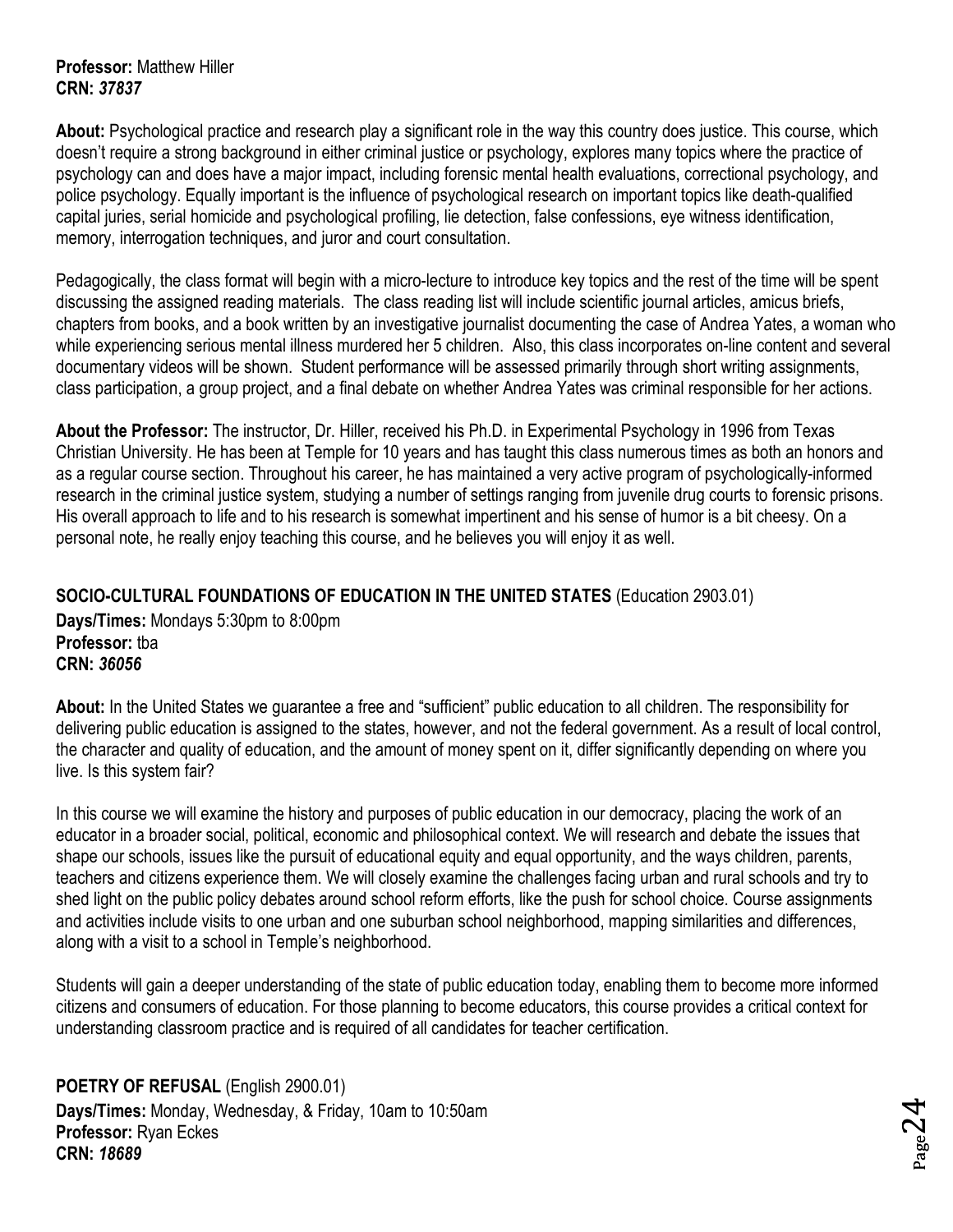**About:** History is full of people who just didn't," writes poet Anne Boyer. "They said *no thank you*, turned away, escaped to the desert, lived in barrels, burned down their own houses, killed their rapists, pushed away dinner, meditated into the light." In this hybrid course, which is both a study of contemporary poetry and a poetry writing workshop, we will look at ways that poets and artists just say no. We will explore the art of refusal, and we will discuss what such refusals mean in their political and cultural contexts. We will read politically engaged poets who are working right now in Philadelphia and beyond. Readings will likely include poetry by CAConrad, Raquel Salas Rivera, Tongo Eisen-Martin, Anne Boyer, José Olivarez, Maged Zaher, Eileen Myles, Marion Bell, Alice Notley and more. The poetry workshop will entail in-class creative and critical writing exercises. Student work will also be presented to the class for commentary and critique.

**About the Professor:** I'm a poet and adjunct professor who helped unionize Temple University's adjuncts in 2015. Born and raised in Philadelphia, I've written three books about the city: General Motors, Valu-Plus and Old News. I co-edit Radiator Press, a small publisher of poetry. The El is my favorite train. Coffee is my favorite drink. Fall is my favorite season.

<span id="page-24-0"></span>**THE FILMS OF TERRY GILLIAM** (English 3900.01) **Days/Times:** Wednesday 5:30pm to 8pm **Professor:** Andrew Ervin **CRN:** *23964*

**About:** Our class will study the works of the filmmaker Terry Gilliam, beginning with his emergence from the counter-cultural movement as the animator for Monty Python's Flying Circus (1969-1974) and ending with his most recent projects. With some luck, his latest film, The Man Who Killed Don Quixote, will get a U.S. release during this semester. In particular, we'll examine several distinct themes that make Gilliam's work so singular and vital: the heroic journey, societal limits placed on the imagination, and the ways in which the mythic continue to inform our everyday lives. By looking at Gilliam's precursors (such as Federico Fellini and the English duo Powell and Pressburger) and the subsequent filmmakers inspired by work (pretty much everybody) we will gain a richer understanding of why art and commerce make such uncomfortable bedfellows.

**About the Professor:** Andrew Ervin is a fiction writer and literary critic. His latest book, Bit by Bit: How Video Games Transformed Our World, argues that video games can be works of art. He holds an MFA in fiction from the University of Illinois at Urbana-Champaign and a BA in philosophy from Goucher College. He lives in the Manayunk section of Philadelphia.

<span id="page-24-1"></span>**GEOGRAPHIES OF SICKNESS & HEALTH, WEALTH & POVERTY** (Environmental Studies 4017.01) **Days/Times:** Monday & Wednesday, 3pm to 4:20pm **Professor:** Jeremy Mennis **CRN:** *37796* \*This course will be transferred to an Honors course number in mid-November\*

#### **Listen to a podcast about this course [here!](https://soundcloud.com/templehonors/of-course-14-geography-of-health-and-disease)**

**About:** "As a physician and a betting man, if I could know only one thing about a person to predict their longevity, it would probably be their address." – James Hamblin (New York Times, January 27, 2017). Why is where you live such a strong predictor of health? In this course, we aim to find out. We will look at environmental hazards that cause poor health, such as air pollution and tobacco advertising, as well as environmental amenities, such as access to parks and health care. We will investigate how who you are (your race, class, and sex), and who you know (your friends and family), affect how the environment influences your health. And we will explore methods and technologies, such as global positioning systems (GPS), that allow us to track and analyze individuals' movements and environment-health interactions. Over the course of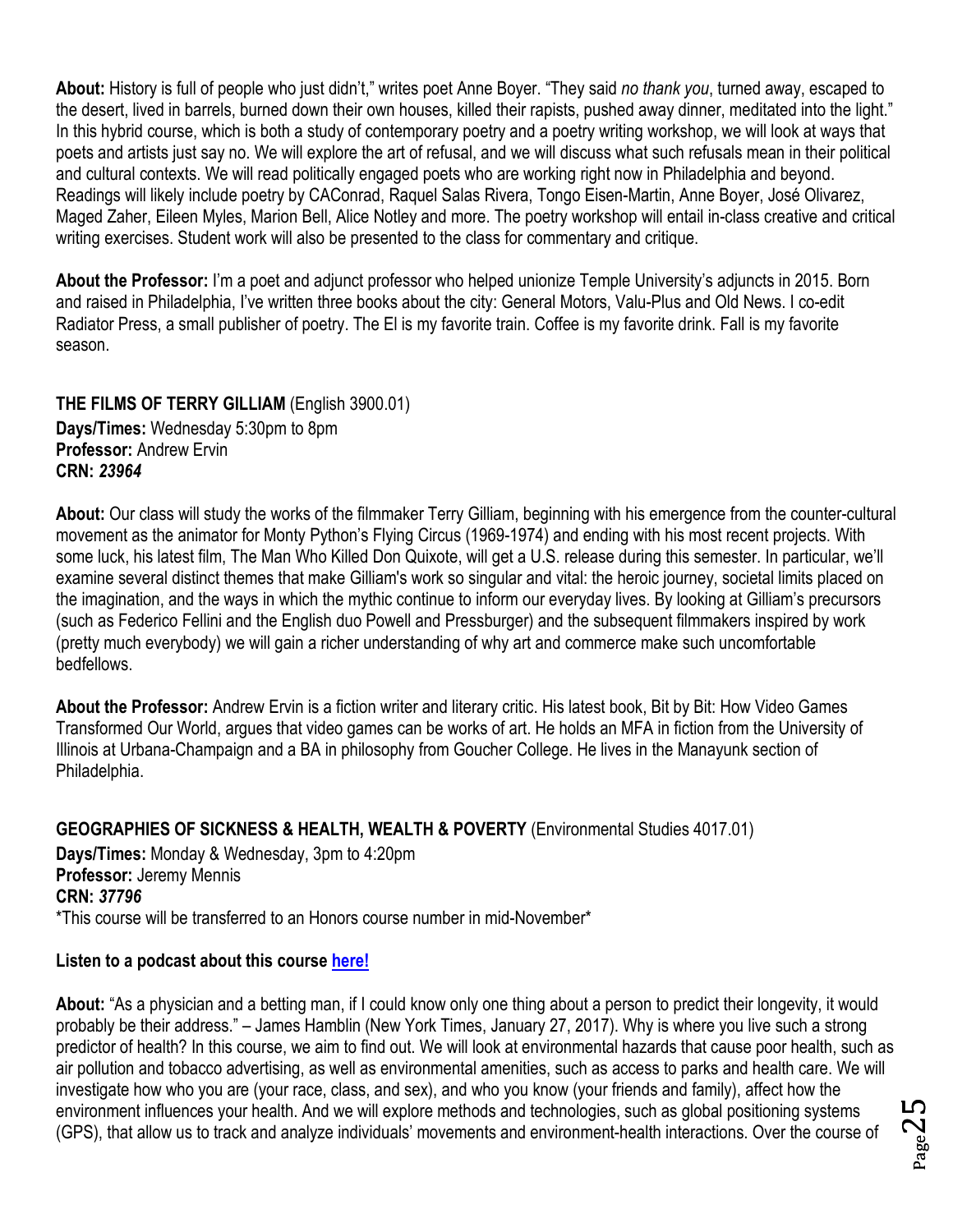the semester, students will design and execute an innovative – and real – research project on an environmental health topic of their choice.

**About the Professor:** I have been a park ranger, an ambulance driver, and a short-order cook, but professor is the best job I've ever had. I've taught at University of Colorado and, since 2004, at Temple University. My expertise is in the application of geospatial technologies to health and environment, and I am currently Associate Editor of the CDC journal Preventing Chronic Disease. Accomplishments include playing pick-up basketball with former NBA players and skiing down from the top of Mount St. Helens.

<span id="page-25-0"></span>**CLASSICAL MYTHOLOGY** (Greek & Roman Classics 2911.01) **Days/Times:** Monday, Wednesday, & Friday, 12pm to 12:50pm **Professor:** Alex Gottesman **CRN:** *38343*

**About:** Greek myth has held an enduring fascination in western culture. The stories of the Greek gods and heroes have been retold, reread and reanalyzed at least since... the renaissance! Yet already in ancient times myths and their meaning was constantly debated, as it continues to be. In this course we will look at myth as an arena in which people have posed and tried to answer big questions about history, the world, and our place in it.

In the first part of the course we will focus on ancient representations and discussions of mythical stories. We will look at how the ancients viewed myth, and how they thought about their stories. In the second part of the course we will survey some influential theories moderns have used to approach and understand myth. We will focus on particular case-studies that illustrate each approach as well as open up interesting windows into ancient culture and society.

**About the Professor:** I am Associate Professor in Temple's Classics department. I work on ancient politics and political thought. I recently published a book on ancient Athenian informal politics and its relationship to their formal, civic institutions. I am working on a new book on freedom of speech in Athens. I live in S. Philly and recently started getting into woodworking--undeterred by a minor table saw accident!

<span id="page-25-1"></span>**THE SIXTIES** (History 2900.01) **Days/Times:** Monday, Wednesday, & Friday, 1pm to 1:50pm **Professor:** Ralph Young **CRN:** *26917*

**About:** Come join me on this roller coaster ride through the long 1960s, a period that stretches from the Ozzie-and-Harriet-Father-Knows-Best-fallout-shelter-Catcher-in-the-Rye-Rock-and-Roll-James-Dean-Montgomery-Bus-Boycott-pledge-ofallegiance-Allen-Ginsberg-1955 through to the New-Frontier-Peace-Corps-Freedom-Rides-Bay-of-Pigs-Hard-Rain-is-gonnafall-Dallas-Birmingham-Selma-Hanoi-Khe-Sanh-counterculture-Timothy-Leary-Tom-Hayden-Memphis-Columbia-Paris-Chicago-Prague-Apollo-11-Chappaquiddick-Sergeant-Pepper's-Woodstock-Watergate-Make-Love-Not-War 1975. The legacy of the ups and downs of this watershed period in American history are still with us. And as we navigate through this era we will begin to understand where we are today and perhaps the direction we as a society are moving.

**About the Professor:** Bob Dylan once wrote that "he not busy being born is busy dying." I grew up near New York City, attended graduate school at Michigan State University, did research at the British Museum on seventeenth-century Puritanism, wrote my doctoral dissertation at the same desk in the reading room where Karl Marx wrote Das Kapital, hitchhiked around Europe, passed through Checkpoint Charlie a couple of times, taught history at the University of London and Bremen Universität, played guitar on the streets of Hamburg and Bremen, demonstrated against the Vietnam War on the steps of the American Embassy in London on Grosvenor Square, managed a second-hand bookstore in Philadelphia, got stuck in a traffic jam for two hours with Allen Ginsberg talking about William Blake, Walt Whitman, and Bob Dylan, climbed Ayers Rock, taught scuba diving in Dominica, wrote a couple of thrillers about terrorism, viewed Halley's Comet from the top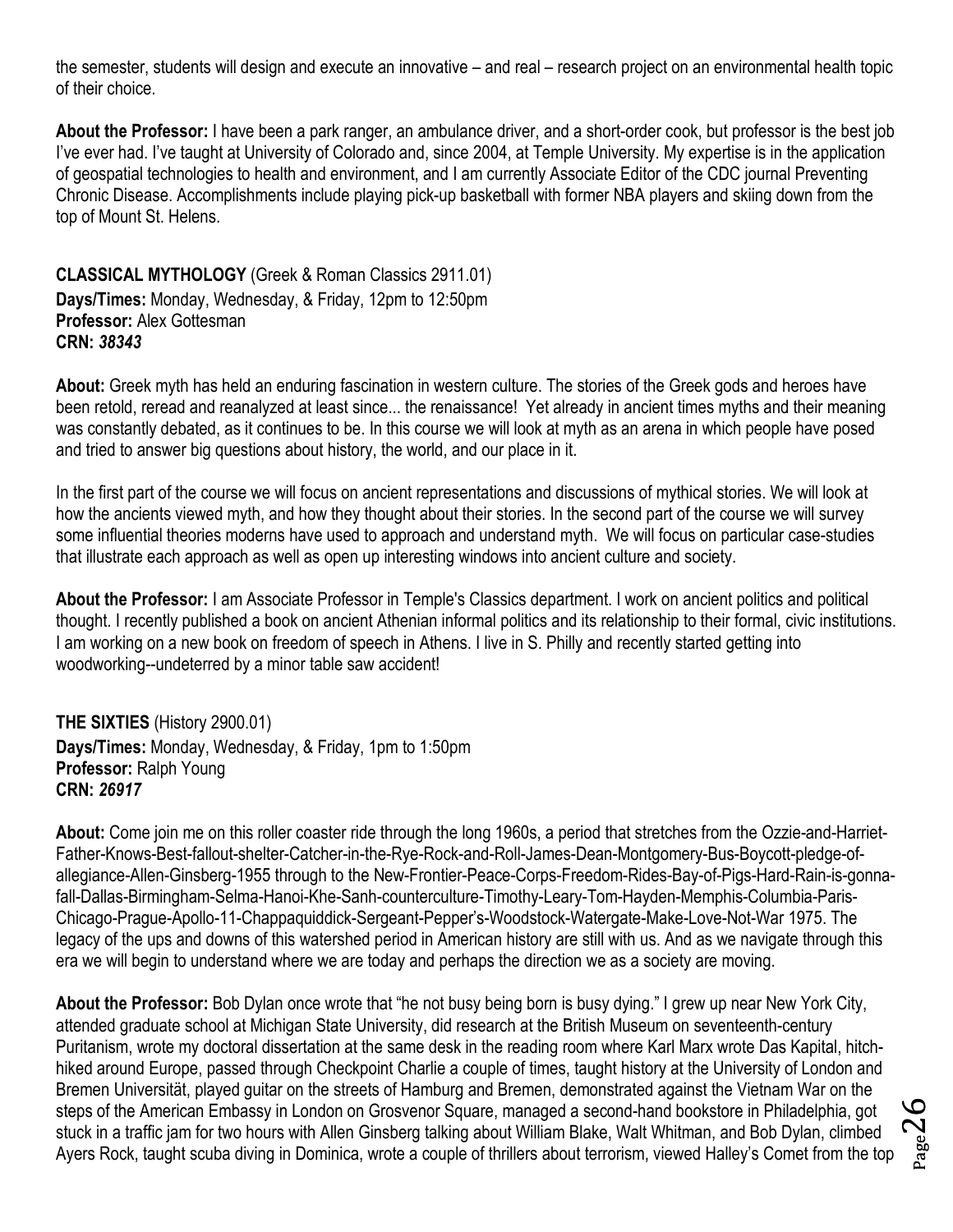of Corcovado, swam with a pod of wild dolphins in the Gulf Stream, but somehow never managed to get to a World Trade Organization Conference. And of course, as Paul Simon would put it, "Michigan seems like a dream to me now."

<span id="page-26-0"></span>**TRIALS IN AMERICA** (History 2906.01) **Days/Times:** Monday, Wednesday, & Friday, 11am to 11:50am **Professor:** Ralph Young **CRN:** *31846*

**About:** This course will be an in-depth look at several of the most significant trials in American History. Taking an historical perspective, we shall examine the issues that surfaced during each of the trials. It will become obvious that the trials dealt with far deeper social and cultural issues than the simple question of the defendants' guilt or innocence. There will be lectures, readings, discussions, videos (e.g., The Crucible, Inherit the Wind, Ghosts of Mississippi) as well as student research into court records. There will be a broad overview of significant Supreme Court decisions (e.g. Plessy v. Ferguson, Brown v. Board of Education, Roe v. Wade) and Senate hearings (e.g. McCarthy, Clarence Thomas). But we shall primarily concentrate on ten trials that were mirrors of the social and cultural issues and trends of their time.

**About the Professor:** Bob Dylan once wrote that "he not busy being born is busy dying." I grew up near New York City, attended graduate school at Michigan State University, did research at the British Museum on seventeenth-century Puritanism, wrote my doctoral dissertation at the same desk in the reading room where Karl Marx wrote Das Kapital, hitchhiked around Europe, passed through Checkpoint Charlie a couple of times, taught history at the University of London and Bremen Universität, played guitar on the streets of Hamburg and Bremen, demonstrated against the Vietnam War on the steps of the American Embassy in London on Grosvenor Square, managed a second-hand bookstore in Philadelphia, got stuck in a traffic jam for two hours with Allen Ginsberg talking about William Blake, Walt Whitman, and Bob Dylan, climbed Ayers Rock, taught scuba diving in Dominica, wrote a couple of thrillers about terrorism, viewed Halley's Comet from the top of Corcovado, swam with a pod of wild dolphins in the Gulf Stream, but somehow never managed to get to a World Trade Organization Conference. And of course, as Paul Simon would put it, "Michigan seems like a dream to me now."

<span id="page-26-1"></span>**GLOBAL CONNECTIONS** (History 2910.01) **Days/Times:** Tuesday & Thursday, 9:30am to 10:50am **Professor:** Petra Goedde **CRN:** *37609*

*NOTE: This course is the honors version of the required history foundation course for Global Studies majors HIS 2819. It introduces you to major themes in global history over the past two centuries.*

**About:** This course introduces you to major themes in global history over the past two centuries. It will chart the trajectory of transnational human relations from the overlapping cosmopolitan webs of the early nineteenth century to the global connections of the early twenty-first century. We will explore the economic, political, social, and cultural transformations that came with the increasing integration of the world. You will study conflict and cooperation, developments that simultaneously brought people closer together and pulled them farther apart. Themes include the rise of nationalism; the revolutions of 1848; American expansion; industrialization; the opening of Japan; colonialism; imperialism; world migrations; the decline of the British and the rise of the American empire; the two World Wars; the cold war; decolonization movements; political, cultural and economic globalization; and the transportation and communication revolutions of the last third of the 20th century.

**About the Professor:** Petra Goedde teaches courses on the history of the United States in the world, international history, and the history of cultural globalization. She is the director of Temple University's Center for the Humanities (CHAT), and enjoys teaching and writing about people, goods, and ideas crossing borders and transcending boundaries. She received her PhD in history from Northwestern University and has been teaching at Temple since 2004.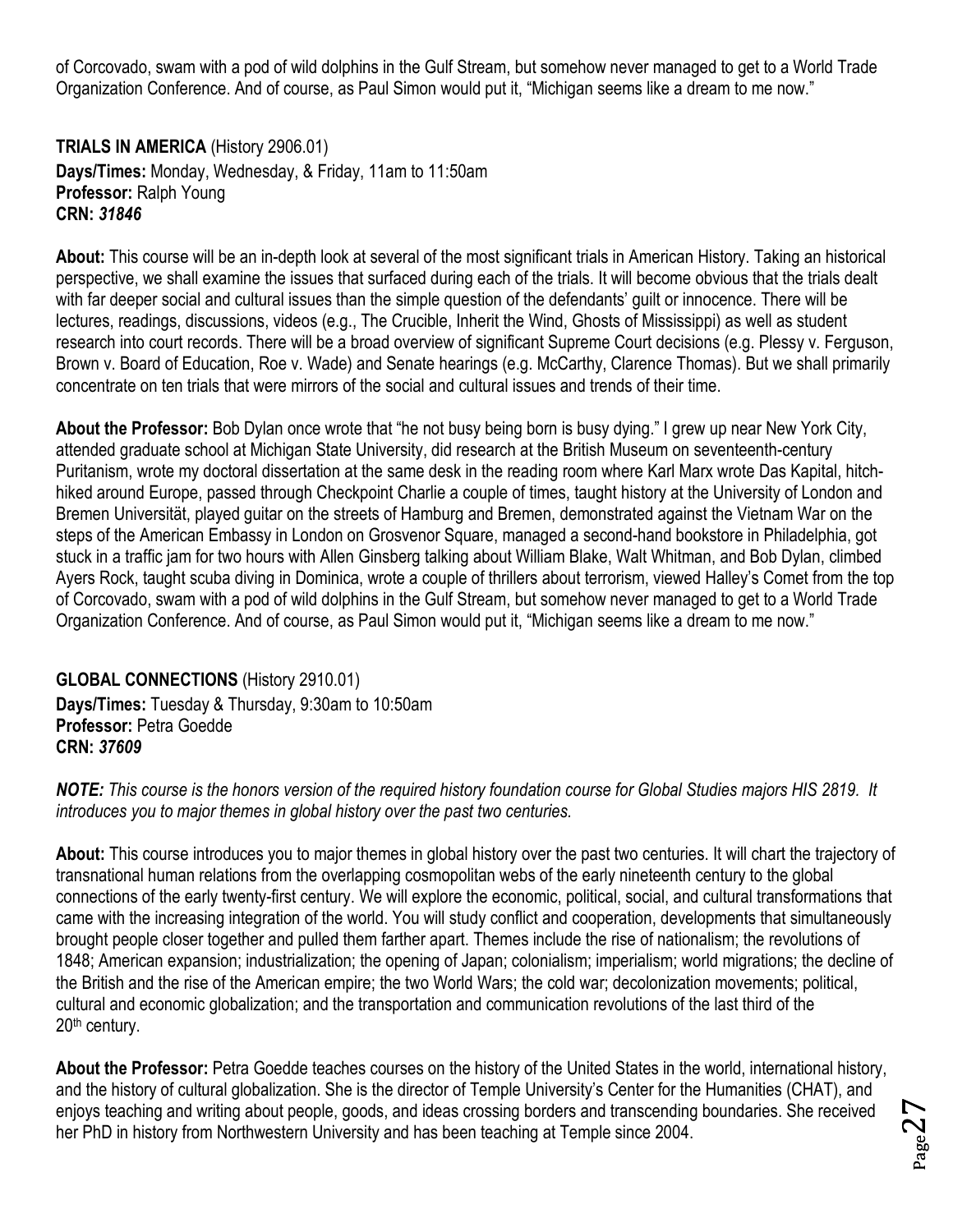<span id="page-27-0"></span>**AMERICAN ICONS** (History 2918.01) **Days/Times:** Monday, Wednesday, & Friday, 12pm to 12:50pm **Professor:** Bryant Simon **CRN:** *35147*

**About:** This course is about American Icons, about how the Statue of Liberty, Barbie, Ali, and McDonald's represent and speak to the fundamental ideas, myths, symbols, and contradictions associated with America. We look at icons and see how they change over time and how they circulate in the United States and beyond. This class is part of a trans-national exploration of American symbols, and we will be exchanging ideas and images with French and German students.

**About the Professor:** Bryant Simon is a professor of History. He has written books about Atlantic City, Starbucks, and most recent the hidden costs of cheap food. In his spare time, he takes pictures of American Icons around the world.

<span id="page-27-1"></span>**RESPONDING TO EVIL** (Philosophy 3910.01) **Days/Times:** Wednesday 3pm to 5:30pm **Professor:** Eugene Chislenko **CRN: 37746**

#### **Listen to a podcast about this course [here!](https://soundcloud.com/templehonors/of-course-12-unruly-women-responding-to-evil)**

**About:** The concept of evil is highly charged, but also obscure. What is it to see someone as evil? Is evil a psychological state, like anger or malice, or a kind of fundamental badness? Is real evil possible? Does the concept of evil play a valuable role, or would we be better off without it? Our answers to these questions are often pulled in different directions. On the one hand, seeing someone as evil can be a poorly motivated way of misunderstanding and dehumanizing her. On the other hand, we struggle to understand atrocities and other harms which seem beyond our grasp as anything other than evil. This course will look closely at some philosophical, literary, and political writings on the nature, possibility, and limits of evil; the extent to which a person or action can legitimately be considered evil; and the ethics of our responses to atrocity and oppression.

**About the Professor:** Eugene Chislenko is an Assistant Professor in the Department of Philosophy. After immigrating from the USSR, he grew up in Boston and New York City, and did his undergraduate studies at Harvard University and his Ph.D. at the University of California, Berkeley. His main interests are in moral philosophy and moral psychology, and in related topics in the philosophy of mind, philosophy of action, aesthetics, and the history of philosophy, especially Kant and existentialism.

<span id="page-27-2"></span>**UNRULY WOMEN: PHILOSOPHERS, ARTISTS, & ACTIVISTS** (Philosophy 3910.02)

**Days/Times:** Monday 3pm to 5:30pm **Professor:** Kristin Gjesdal **CRN:** *38857*

#### **Listen to a podcast about this course [here!](https://soundcloud.com/templehonors/of-course-12-unruly-women-responding-to-evil)**

Page28 **About:** A quiet study or the rowdy barricades? Contemplative life or activism? Art or philosophy? These are some of the questions facing women philosophers and artists in the modern period. Women philosophers and poets have written on politics, racial injustice, gender, and social issues. And they have sought to translate their thoughts into concrete political action. In the philosophical tradition, works by women philosophers have been ignored. In this class, we will discuss contributions by a number of bright and gifted women whose work presented -- and still presents! – a fundamental challenge to social injustice and established conventions. We will also discuss issues such as canon-building, inclusion criteria, and prejudices. The class will be an interactive, discussion-based, and fun exploration of a largely unwritten chapter in the history of philosophy.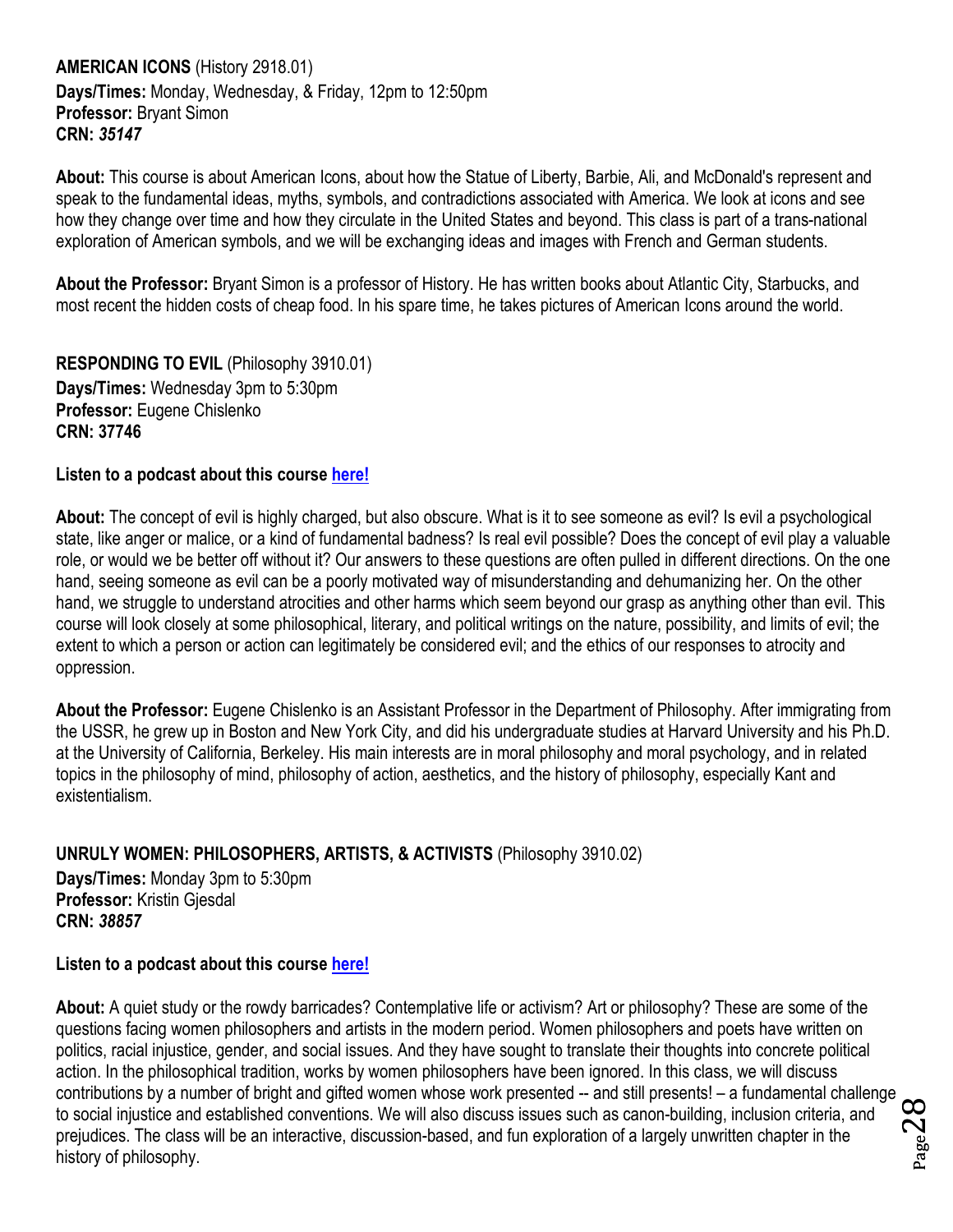**About the Professor:** Kristin Gjesdal is a Professor of Philosophy and an affiliated Professor of Gender, Sexuality, and Women's Studies at Temple. She has taught honors classes at Temple - mostly existentialism - for almost 15 years. She lives with her husband and children in the Germantown part of Philadelphia, though spends long summers in Oslo, Norway, where she is from.

<span id="page-28-0"></span>**ETHICS IN MEDICINE** (Philosophy 3949.01 or 02) **Days/Times:** Wednesday 3pm to 5:30pm or Monday 3pm to 5:30pm **Professor:** Lindsay Craig **CRN:** *20393 or 37752*

**About:** Consider someone suffering from a terminal illness. Her doctors agree that she has less than six months to live and that there are no viable treatment options. They also agree that she is competent to make informed decisions regarding her medical condition. Is it morally permissible for a medical professional to indirectly aid her by writing a prescription for a lifeending medication if she voluntarily chooses to end her life? What if the patient is not able to self-administer the medication and requires direct physician assistance in the form of a lethal injection? Is there a relevant moral difference between these two cases? This course is designed to give students the ethical foundation needed for serious discussions of medical issues like this one. Students will practice using different ethical theories and principles through the semester to develop and defend their own positions on important current issues related to medicine. We will investigate justice and the Affordable Care Act; race in medicine, particularly in the case of HIV/AIDS treatment in the United States; distribution of scarce medical resources; abortion; euthanasia and assisted death; and use of human subjects in research.

**About the Professor:** Assistant Professor Lindsay Craig received her BA in philosophy and science, technology, and society from Butler University and her MA and PhD in philosophy from the University of Cincinnati. Her research specialties are philosophy of evolutionary biology and philosophy of science, but her teaching isn't limited to her areas of research. Professor Craig often teaches courses in ancient philosophy, environmental ethics, and ethics in medicine, in addition to courses in her research specializations. She spends too much of her free time watching makeup tutorials on YouTube, mostly because she finds them relaxing. Professor Craig stays at Temple because she loves teaching Temple students. Feel free to contact her with any questions about her course offerings, research, pursuing a degree in philosophy, or philosophy stuff in general. She's pretty cool.

#### <span id="page-28-1"></span>**FORCED MIGRATION AROUND THE WORLD** (Political Science 3910.01)

**Days/Times:** Monday 3pm to 5:30pm **Professor:** Robert Berry **CRN:** *38744*

**About:** Forced migration is involuntary displacement and/or movement across international borders. This course provides students with an overview of the causes, international responses, and consequences of forced migration.

Students examine causes of the forced migration phenomenon, focusing on the refugee experience primarily. In addition to fleeing violence and persecution, we will discuss other causes of the phenomenon. Causes are approached through political, anthropological, and economic lenses to capture a holistic view of forced migration.

Student will then be introduced to international responses to forced migration. These include legal instruments used in the United States and internationally such as the 1961 Protocol Relating to the Status of Refugees, the Organization of African Unity Convention, the Cartagena Declaration, and the Dublin Regulation, to name a few. Students also examine political responses to forced migration with a focus on the history of US law and policy governing the topic.

After thoroughly exploring forced migration and responses to the phenomenon, students will then examine the effects of both on the world stage. We will focus on current events specifically for this part, including challenges for the system, dangers associated with forced migration, and backlash against foreign migration in North America and Europe. Students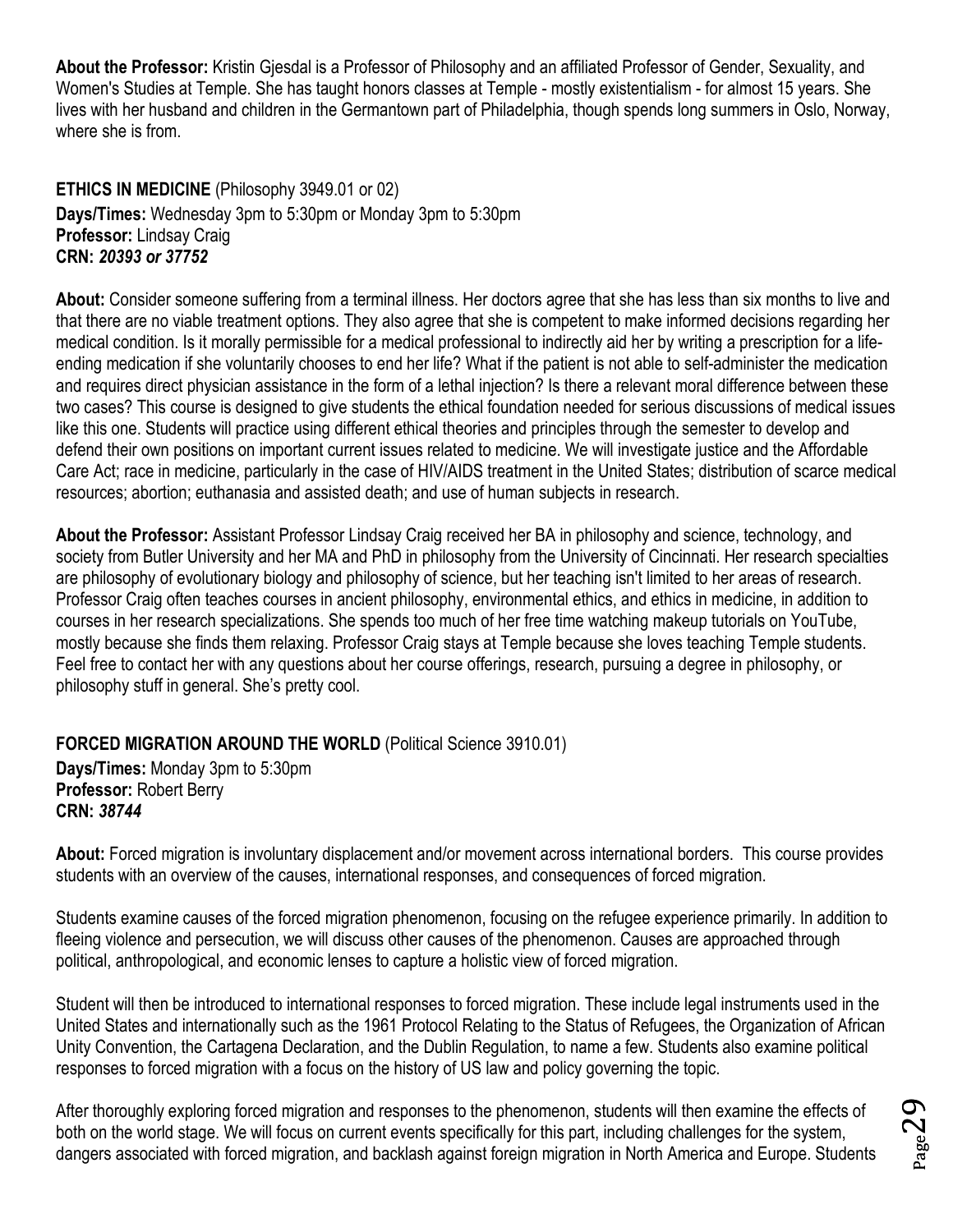will be expected to submit a final paper. They will also be asked to write proposal to address some of the challenges for the system presented in the course taking the perspective of a member of the international community. This course is intended for students who are preparing for careers in public policy, foreign policy, international affairs, and humanitarian aid, or just students who are passionate about the topics and issues presented. This course is reading and discussion intensive, and students will be expected to actively do both.

*Trigger Warning*: This course presents and discusses topics that may be difficult for some students to talk about, such as persecution, sexual violence, and other common traumatic experiences of individuals who experienced forced migration. Students will be expected to interface with difficult issues, and remain constructive. Dissenting viewpoints will also be incorporated into all conversations respectfully. Discretion in registration is requested.

**About the Professor:** Professor Robert Berry joins the Temple University faculty as a visiting professor from Washington, D.C. He works full-time for the U.S. Citizenship and Immigration Services (USCIS) Refugee, Asylum, and International Operations (RAIO) Directorate where he trains the U.S. refugee and asylum corps.

Prior to joining the RAIO Directorate in 2017, Berry served as an asylum officer at the Newark Asylum Office; he adjudicated multiple case types, and led trainings on country conditions information and LGBTI sensitivity, to name a few topics. He frequently travelled to the southwest border to receive families fleeing the northern triangle countries predominately. Additionally, Berry adjudicated refugee resettlement cases in Amman and Istanbul, distinguishing himself as part of the team that helped process and resettle 10,000+ Syrian refugees to the United States under President Barack Obama.

Before U.S. government service, Berry was the Program Manager of Search for Common Ground's global program for Muslim-Western Understanding. Berry earned a Bachelor of Arts in Religious Studies and Asian Studies from Temple University (2008), and a Master of Arts in Law and Diplomacy (MALD) from Tufts University's Fletcher School of Law and Diplomacy (2012). He also received a professional certificate in Forced Migration and Refugee Studies from the University of Oxford (2017).

#### <span id="page-29-0"></span>**FOUNDATIONS OF COGNITIVE PSYCHOLOGY** (Psychology 2901.01)

**Days/Times:** Tuesday & Thursday, 9:30am to 10:50am **Professor:** Jason Chein **CRN:** *36392*

**About the Professor:** Dr. Chein is an Associate Professor and the current Director of the Brain and Cognitive Sciences area, of the Department of Psychology at Temple. Dr. Chein is himself "Temple Made", being the son of an emeritus professor of Temple's Department of Mathematics, and a graduate of Temple's Honors Program. He obtained his undergraduate degrees in Psychology and Computer Science from Temple in 1997, and was excited to rejoin the Temple community as a member of the Psychology faculty in January of 2006. During the interim, he earned his M.S. and Ph.D. from the University of Pittsburgh, and then completed a post-doctoral fellowship at Princeton University. He has been teaching for the Honors Program since 2012, and was a 2014 winner of the Lindback Award for Distinguished Teaching. As a leader in Temple's brain imaging research community, he conducts studies employing a cognitive neuroscientific approach to understand the basic mechanisms of cognition, the relationship among these mechanisms, and the contribution each makes to high-level cognitive functioning.

<span id="page-29-1"></span>**HARD CONVERSATIONS: EXPLORING CROSS-IDENTITIES THROUGH DIALOGUE** (Sociology 3930.01) **Days/Times:** Tuesday & Thursday, 11am to 12:20pm **Professor:** Mary Stricker **CRN:** *35022*

**NOTE: [Please complete this \(very short\) application to be eligible for this course.](https://docs.google.com/forms/d/e/1FAIpQLSfFsdmzFMTjFgsangvfHyPtkSWBScK12-pDYJ4iD6jlO8oCyg/viewform?usp=sf_link) Honors staff will register students for this course.**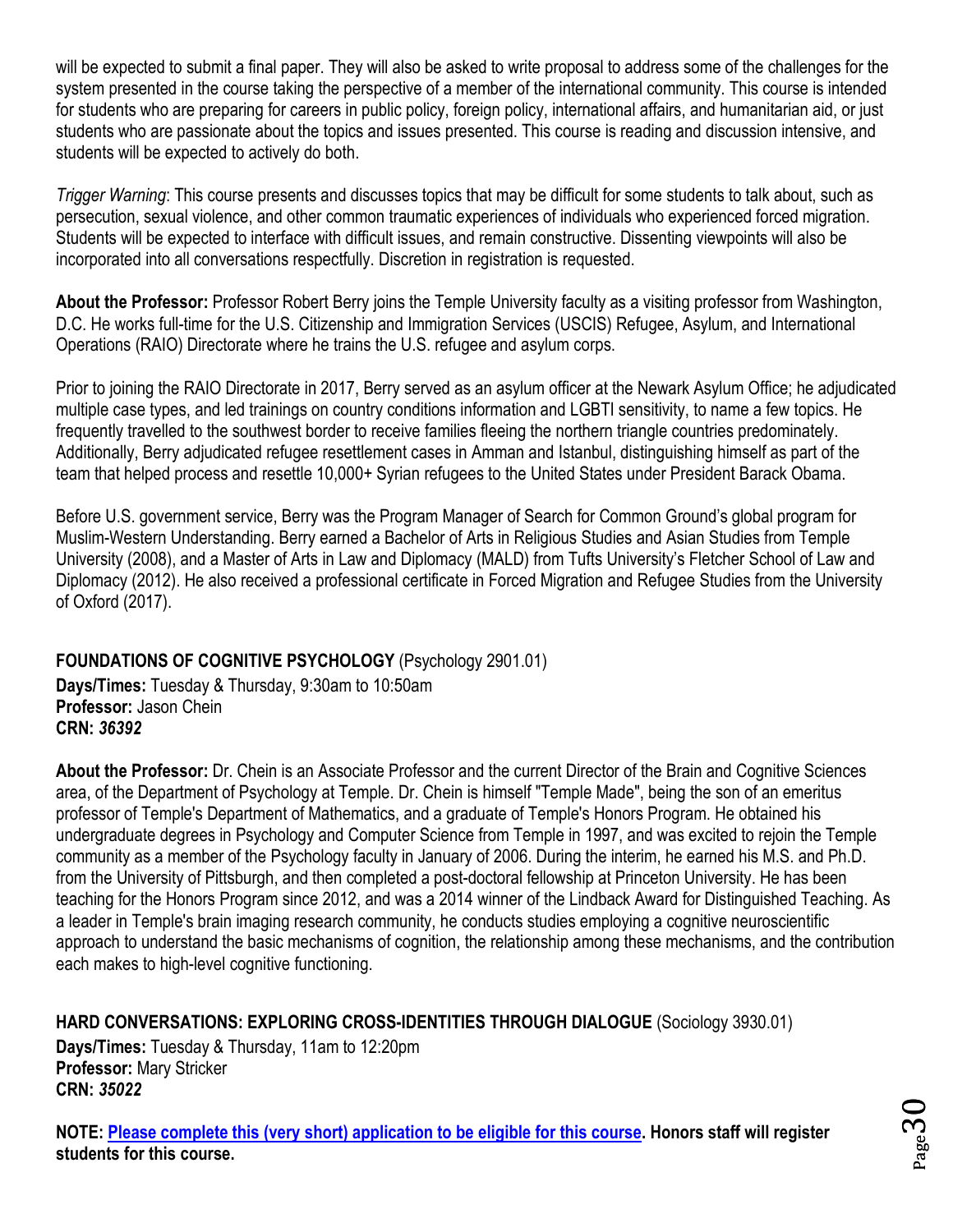#### **Listen to a podcast about this course [here!](https://soundcloud.com/templehonors/of-course-13-hard-conversations)**

**About:** Intergroup dialogue is a facilitated conversation between members of two or more social identity groups that strives to create new levels of understanding, relating and action. Intergroup dialogue emphasizes the sharing of personal experiences and the building of authentic relationships. The goal of intergroup dialogue is to build the capacity to analyze our own lives, and in turn, transform ourselves and the society in which we live. This course will be an intergroup race dialogue meaning students of different racial identity groups will strive to create new levels of racial understanding, racial relationships, and racial action. As such, we are asking all students interested in taking the course to provide a short reflection upon how they are prepared to foster an environment of inclusivity.

## <span id="page-30-0"></span>**LANGUAGE STUDIES**

<span id="page-30-1"></span>**FUNDAMENTALS OF LINGUISTIC ANTHROPOLOGY** (Anthropology 2907.01) **Days/Times:** Tuesday & Thursday 3:30pm to 4:50pm **Professor:** Michael Hesson **CRN:** *25498*

<span id="page-30-2"></span>**HISPANIC READINGS** (Spanish 2902.01) **Days/Times:** Tuesday & Thursday, 2pm to 3:20pm **Professor:** tba **CRN:** *3891*

<span id="page-30-3"></span>**HISPANIC AMERICAN FEMALE ICONS & ICONOCLASTS** (Spanish 3960.01) **Days/Times:** Monday & Wednesday, 3pm to 4:20pm

**Professor:** Norma Corrales-Martin **CRN:** *26386*

**About:** This class will introduce you to the world of Hispanic American female Icons and Iconoclasts. We will take a critical look into the life and works of Hispanic women who have shaped their communities, challenged stereotypes, influenced politics, the arts, music and literature--and into their impact in the global community. You will get familiar with historic figures (Sor Juana Inés de la Cruz, Manuela Sáenz, Amarilis); painters (Frida Kahlo, Remedios Varo, Leonora Carrington); writers (Maria Luisa Bombal, Rosario Ferré, Alfonsina Storni); politicians (Eva Peron, Michelle Bachelet, Violeta Chamorro); film directors (Mariana Rondón); entertainers (Celina González, Gloria Estefan); entrepreneurs and humanitarians (Shakira Mebarak) and even a Nobel Peace Price winner (Rigoberta Menchú). This class will be taught in English.

**About the Professor:** Dr. Norma Corrales-Martin got her Master's degree in Hispanic Linguistics from prestigious Instituto Caro & Cuervo. She has a Ph.D. from Ohio University. She has developed Gramática Viva (Live Grammar) a grammar centered on the verb. She is originally from Colombia a country where people learn to dance before they learn to walk. She loves music and singing and art and culture, and she is also a poet.

## <span id="page-30-4"></span>**STEM**

<span id="page-30-5"></span>**ORGANIC CHEMISTRY II (Chemistry 2922) Professor:** Steven Fleming **Lecture Day & Time (for all sections):** Monday, Wednesday, & Friday 10:00am to 10:50am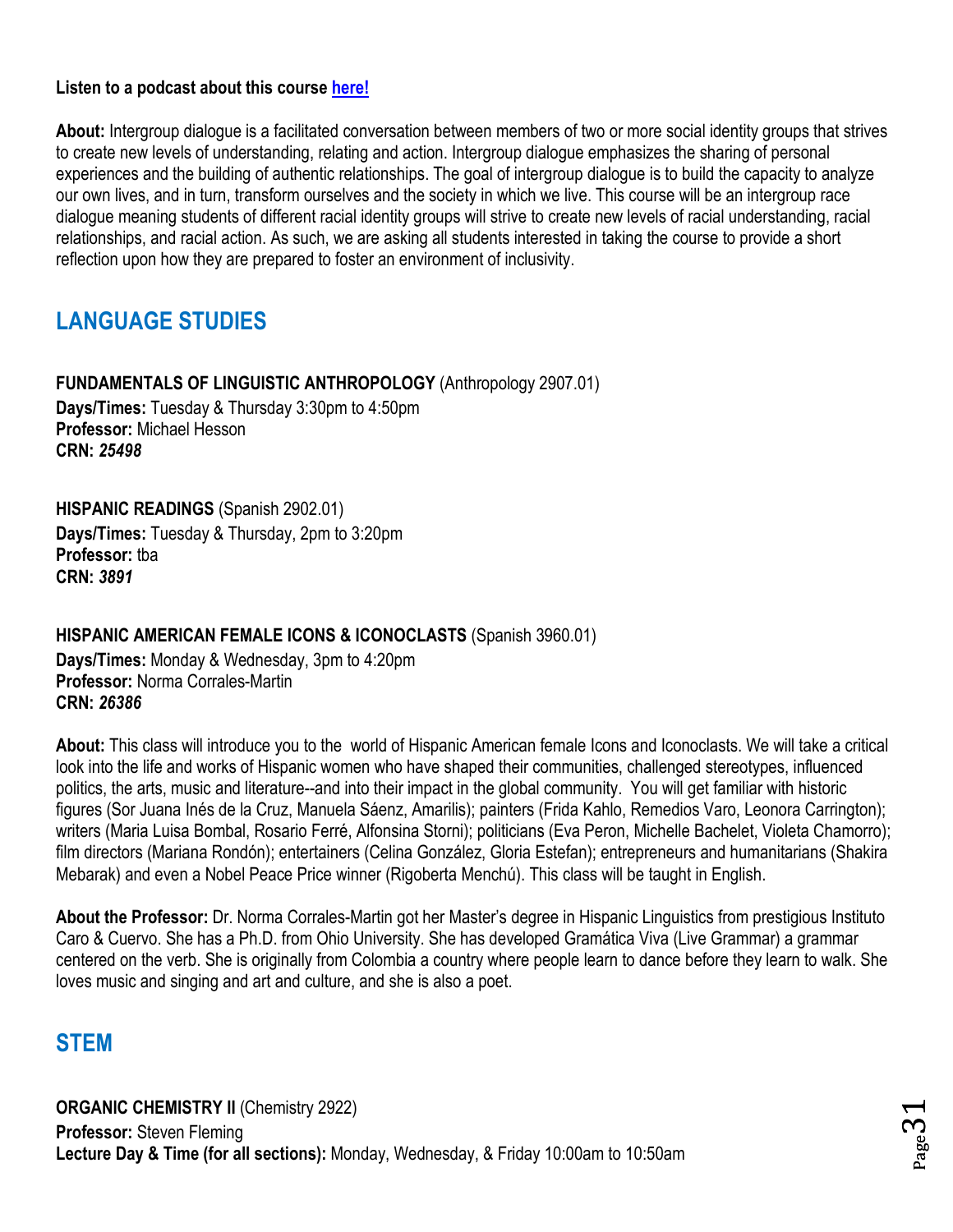**Section 01, CRN 491: Recitation Day & Time:** Monday 1pm to 1:50pm **Section 02, CRN 25286: Recitation Day & Time:** Tuesday 8am to 8:50am **Section 03, CRN 31284: Recitation Day & Time:** Thursday 11am to 11:50am **Section 04, CRN 31285: Recitation Day & Time:** Friday 1pm to 1:50pm

**About:** Organic chemistry is about life. Understanding organic chemistry is necessary for understanding almost every aspect of living systems. Why are we different from rocks? Why are mixed drinks evidence of life? Why are organic molecules necessary for cell structure? Answers to these questions and more, await your enrollment in O-Chem. **About the Professor:** It is my goal to make the subject of organic chemistry a joy to learn. I want you to eagerly anticipate every o-chem class. I enjoy the challenge of taking this tough subject and helping you see its inherent beauty. Learning organic chemistry is a great way to learn critical thinking skills.

<span id="page-31-0"></span>**ORGANIC CHEMISTRY LAB II (Chemistry 2924) Professor:** Jaskiran Kaur **Section 01, CRN 492: Day & Time:** Monday 2:00pm to 4:50pm **Section 02, CRN 25289: Day & Time:** Wednesday 2:00pm to 4:50pm **Section 03, CRN 20356: Day & Time:** Thursday 8:00am to 10:50am

<span id="page-31-1"></span>**TECHNICAL COMMUNICATION BY DESIGN** (Engineering 2996.02)

**Days/Times:** Monday, Wednesday, & Friday, 1:00pm to 1:50pm **Professor:** Joseph Danowsky **CRN:** *27116*

**About:** This course helps students learn to craft responsible and effective technical writing. We pursue well-defined communication objectives via library-database research, topic analysis, attention to audience needs, and responsible application of basic rhetorical techniques. The major paper is a partial design proposal based on a comparison of candidate engineering solutions for a significant problem of each student's choosing. Additional writings address engineering-related current events; the economic, social justice, and environmental impacts of engineering projects; and a detailed philosophical and practical analysis of an engineering-related ethical problem. Class topics emphasize requirements for accurate, clear technical communication; responsiveness to client specifications; and the use of word processing techniques to make complex documents usable, maintainable, and attractive.

<span id="page-31-2"></span>**About the Professor:** After running off in all directions at the University of Pittsburgh and Cornell Law School, the instructor found his métier as a reflective practitioner of technical communication — first in the then-new field of legal information retrieval and later in computer software documentation, standards and procedure analysis, technical journalism, newsletter and book editing, and several subspecialties such as legal graphics. While teaching technical writing for Temple's English department from 2003 to 2009, he developed the College of Engineering's Technical Communication course, which he now coordinates.